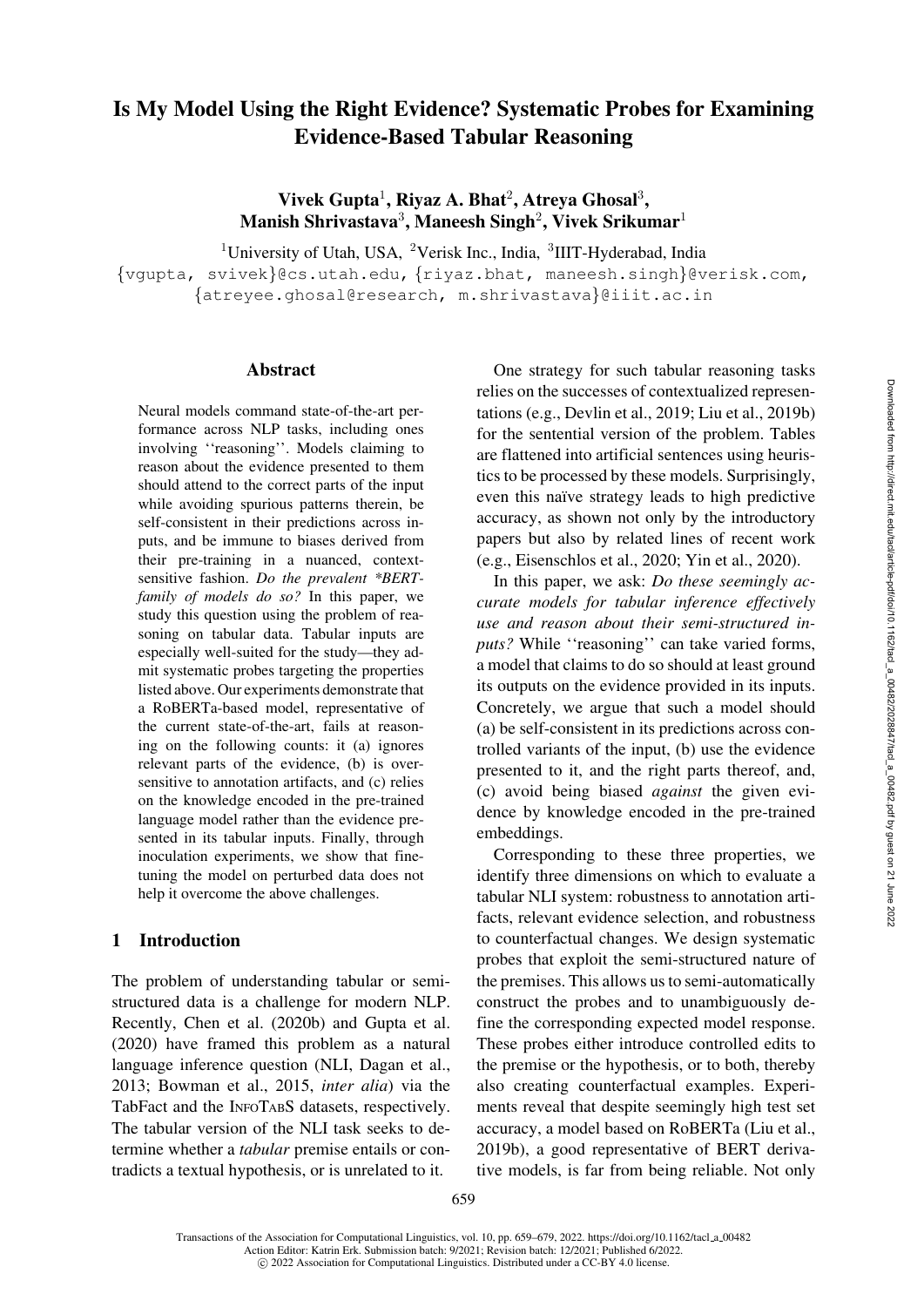does it ignore relevant evidence from its inputs, it also relies excessively on annotation artifacts, in particular the sentence structure of the hypothesis, and pre-trained knowledge in the embeddings. Finally, we found that attempts to inoculate the model [\(Liu et al., 2019a\)](#page-15-1) along these dimensions degrades its overall performance.

The rest of the paper is structured as follows. §[2](#page-1-0) introduces the Tabular NLI task, while §[3](#page-2-0) articulates the need for probing evidence-based tabular reasoning in extant high-performing models. §[4–](#page-3-0)§[6](#page-7-0) detail the probes designed for such an examination and the results thereof while §[7](#page-10-0) analyzes the impact of inoculation to aforementioned challenges through model fine-tuning. §[8](#page-11-0) presents the main takeaways and contextualization in the related art. §[9](#page-12-1) provides concluding remarks and indicates future directions of work.<sup>1</sup>

# <span id="page-1-0"></span>2 Preliminaries: Tabular NLI

Tabular natural language inference is a task similar to standard NLI in that it examines if a natural language hypothesis can be derived from the given premise. Unlike standard NLI, where the evidence is presented in the form of sentences, the premises in tabular NLI are semi-structured tables that may contain both text and data.

Dataset Recently, datasets such as TabFact [\(Chen et al., 2020b\)](#page-13-0) and INFOTABS [\(Gupta et al.,](#page-14-0) [2020](#page-14-0)), and also shared tasks such as SemEval 2021 Task 9 [\(Wang et al.](#page-17-1), [2021a\)](#page-17-1) and FEVER-OUS [\(Aly et al.](#page-12-2), [2021\)](#page-12-2), have sparked interest in tabular NLI research. In this study, we use the INFOTABS dataset for our investigations.

INFOTABS consists of 23,738 premisehypothesis pairs, whose premises are based on Wikipedia infoboxes. Unlike TabFact, which only contains ENTAIL and CONTRADICT hypotheses, INFOTABS also includes NEUTRAL ones. Figure [1](#page-1-2) shows an example table from the dataset with four hypotheses, which will be our running example.

The dataset contains 2,540 distinct infoboxes representing a variety of domains. All hypotheses were written and labeled by Amazon MTurk workers. The tables contain a *title* and two columns, as shown in the example. Since each row takes the form of a key-value pair, we will refer to the

| <b>Breakfast in America</b> |                                    |  |  |
|-----------------------------|------------------------------------|--|--|
| <b>Released</b>             | 29 March 1979                      |  |  |
| Recorded                    | May-December 1978                  |  |  |
| Studio                      | The Village Recorder (Studio B) in |  |  |
|                             | Los Angeles                        |  |  |
| Genre                       | pop; art rock; soft rock           |  |  |
| Length                      | 46:06                              |  |  |
| Label                       | A&M                                |  |  |
| Producer                    | Peter Henderson, Supertramp        |  |  |

- H1: Breakfast in America is a pop album with a length of 46 minutes.
- H2: Breakfast in America was released at the end of 1979.
- H3: Most of Breakfast in America was recorded in the last month of 1978.
- H4: Breakfast in America has 6 tracks.

<span id="page-1-2"></span>Figure 1: An example of a tabular premise from INFOTABS. The hypotheses H1 is entailed by it, H2 contradicts it, and H3, H4 are neutral (i.e., neither entailed nor contradictory).

elements in the left column as the *keys*, and the right column provides the corresponding *values*.

In addition to the usual train and development sets, INFOTABS includes three test sets,  $\alpha_1$ ,  $\alpha_2$ , and  $\alpha_3$ . The  $\alpha_1$  set represents a standard test set that is both topically and lexically similar to the training data. In the  $\alpha_2$  set, hypotheses are designed to be lexically adversarial, and the  $\alpha_3$  tables are drawn from topics not present in the training set. We will use all three test sets for our analysis.

Models over Tabular Premises Unlike standard NLI, which can use off-the-shelf pre-trained contextualized embeddings, the semi-structured nature of premises in tabular NLI necessitates a different modeling approach.

Following [Chen et al.](#page-13-0) [\(2020b](#page-13-0)), tabular premises are flattened into token sequences that fit the input interface of such models. While different flattening strategies exist in the literature, we adopt the *Table as a Paragraph* strategy of [Gupta et al.](#page-14-0) [\(2020\)](#page-14-0), where each row is converted to a sentence of the form ''The key of title is value''. This seemingly naïve strategy, with RoBERTa-large embeddings ( $RoBERTa<sub>L</sub>$  henceforth), achieved the highest accuracy in the original work, shown in

<span id="page-1-1"></span><sup>&</sup>lt;sup>1</sup>The dataset and the scripts used for our analysis are available at <https://tabprobe.github.io>.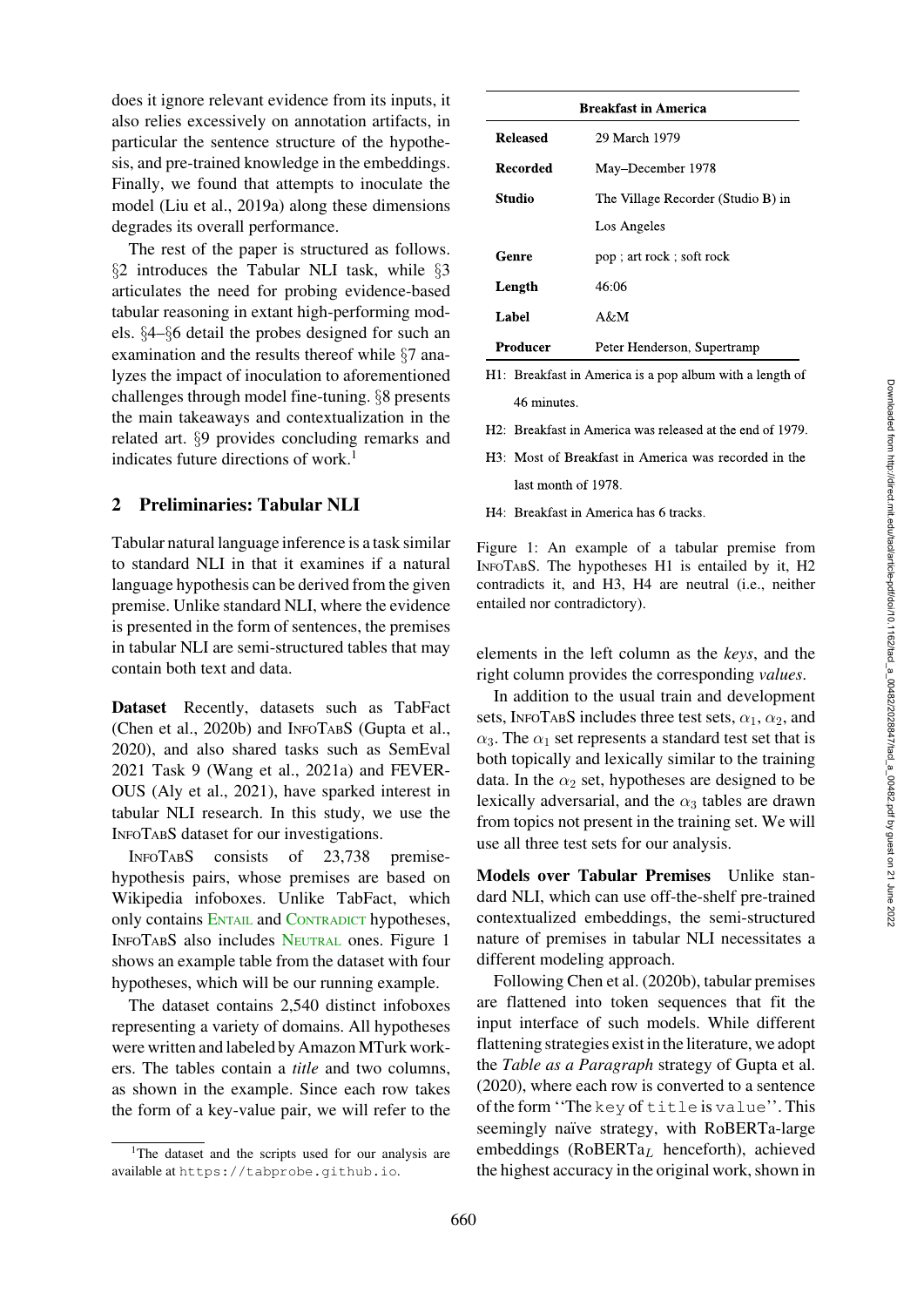| Model                | dev           | $\alpha_1$      | $\alpha_2$      | $\alpha_3$      |
|----------------------|---------------|-----------------|-----------------|-----------------|
| Human                | 79.78         | 84.04           | 83.88           | 79.33           |
| Hypothesis Only      | 60.51         | 60.48           | 48.26           | 48.89           |
| RoBERTa <sub>L</sub> | 75.55         | 74.88           | 65.55           | 64.94           |
| 5xCV                 | 73.59 $(2.3)$ | $72.41_{(1.4)}$ | $63.02_{(1.9)}$ | $61.82_{(1.4)}$ |

<span id="page-2-1"></span>Table 1: Results of the *Table as a Paragraph* strategy on INFOTABS subsets with RoBERTa<sub>L</sub> model, hypothesis-only baseline and majority human agreement. The first three rows are reproduced from [Gupta et al.](#page-14-0) [\(2020\)](#page-14-0). The last row represents the average performances (and standard deviations as subscripts) using models obtained via five-fold cross validation (5xCV).

Table  $1<sup>2</sup>$  $1<sup>2</sup>$  $1<sup>2</sup>$ . The table also shows the hypothesis-only baseline [\(Poliak et al.](#page-16-0), [2018](#page-16-0); [Gururangan et al.,](#page-14-1) [2018](#page-14-1)) and human agreement on the labels.<sup>3</sup>

To study the stability of the models to variations in the training data, we performed 5-fold cross validation (5xCV). An average cross validation accuracy of 73.53% with a standard deviation of 2.73% was observed on the training set which is close to the performance on the  $\alpha_1$  test set (74.88%). In addition, we also evaluated performance on the development and test sets. The penultimate row of Table [1](#page-2-1) presents the performance for the model trained on the entire training data, and the last row presents the performance of the 5xCV models. The results demonstrate that model performance is reasonably stable to variations in the training set.

#### <span id="page-2-0"></span>3 Reasoning: An Illusion?

*Given the surprisingly high accuracies in Table [1,](#page-2-1) especially on the*  $\alpha_1$  *test dataset, can we conclude that the RoBERTa-based model reasons effectively about the evidence in the tabular input to make its inference?* That is, does it arrive at its answer via a sound logical process that takes into account all available evidence along with common sense knowledge? Merely achieving high accuracy is not sufficient evidence of reasoning: The model may arrive at the right answer for the wrong reasons leading to improper and inadequate generalization over unseen data. This observation is in line with the recent work pointing out that the high-capacity models we use may be relying on spurious correlations (e.g., [Poliak et al., 2018](#page-16-0)).

''Reasoning'' is a multi-faceted phenomenon, and fully characterizing it is beyond the scope of this work. However, we can probe for the *absence* of evidence-grounded reasoning via model responses to carefully constructed inputs and their variants. The guiding premise for this work is:

*Any ''evidence-based reasoning'' system should demonstrate expected, predictable behavior in response to controlled changes to its inputs.*

In other words, ''reasoning failures'' can be identified by checking if a model deviates from expected behavior in response to controlled changes to inputs. We note that this strategy has been either explicitly or implicitly employed in several lines of recent work [\(Ribeiro et al., 2020;](#page-17-2) [Gardner](#page-13-4) [et al.,](#page-13-4) [2020](#page-13-5)). In this work, we instantiate the above strategy along three specific dimensions, briefly introduced here using the running example in Figure [1.](#page-1-2) Each dimension is used to define several concrete probes that subsequent sections detail.

1. Avoiding Annotation Artifacts A model should not rely on spurious lexical correlations. In general, it should not be able to infer the label using only the hypothesis. Lexical differences in closely related hypotheses should produce predictable changes in the inferred label. For example, in the hypothesis H2 of Figure [1,](#page-1-2) if the token ''end'' is replaced with ''start'', the model prediction should change from CONTRADICT to ENTAIL.

2. Evidence Selection A model should use the correct evidence in the premise for determining the hypothesis label. For example, ascertaining that the hypothesis H1 is entailed requires the *Genre* and *Length* rows of Figure [1.](#page-1-2) When a relevant row is removed from a table, a model that predicts the ENTAIL or the CONTRADICT label should predict the NEUTRAL label. When an irrelevant row is removed, it should not change its prediction from ENTAIL to NEUTRAL or vice versa.

<span id="page-2-2"></span><sup>2</sup>Other flattening strategies have similar performance [\(Gupta et al., 2020](#page-14-0)).

<span id="page-2-3"></span><sup>&</sup>lt;sup>3</sup>Preliminary experiments on the development set showed that  $\text{RoBERTa}_L$  outperformed other pre-trained embeddings. We found that  $BERT_B$ , RoBERTa<sub>B</sub>, BERT<sub>L</sub>, ALBERT<sub>B</sub>, and ALBERT<sub>L</sub> reached development set accuracies of 63.0%, 67.23%, 69.34%, 70.44%, and 70.88%, respectively. While we have not replicated our experiments on these other models due to a prohibitively high computational cost, we expect the conclusions to carry over to these other models as well.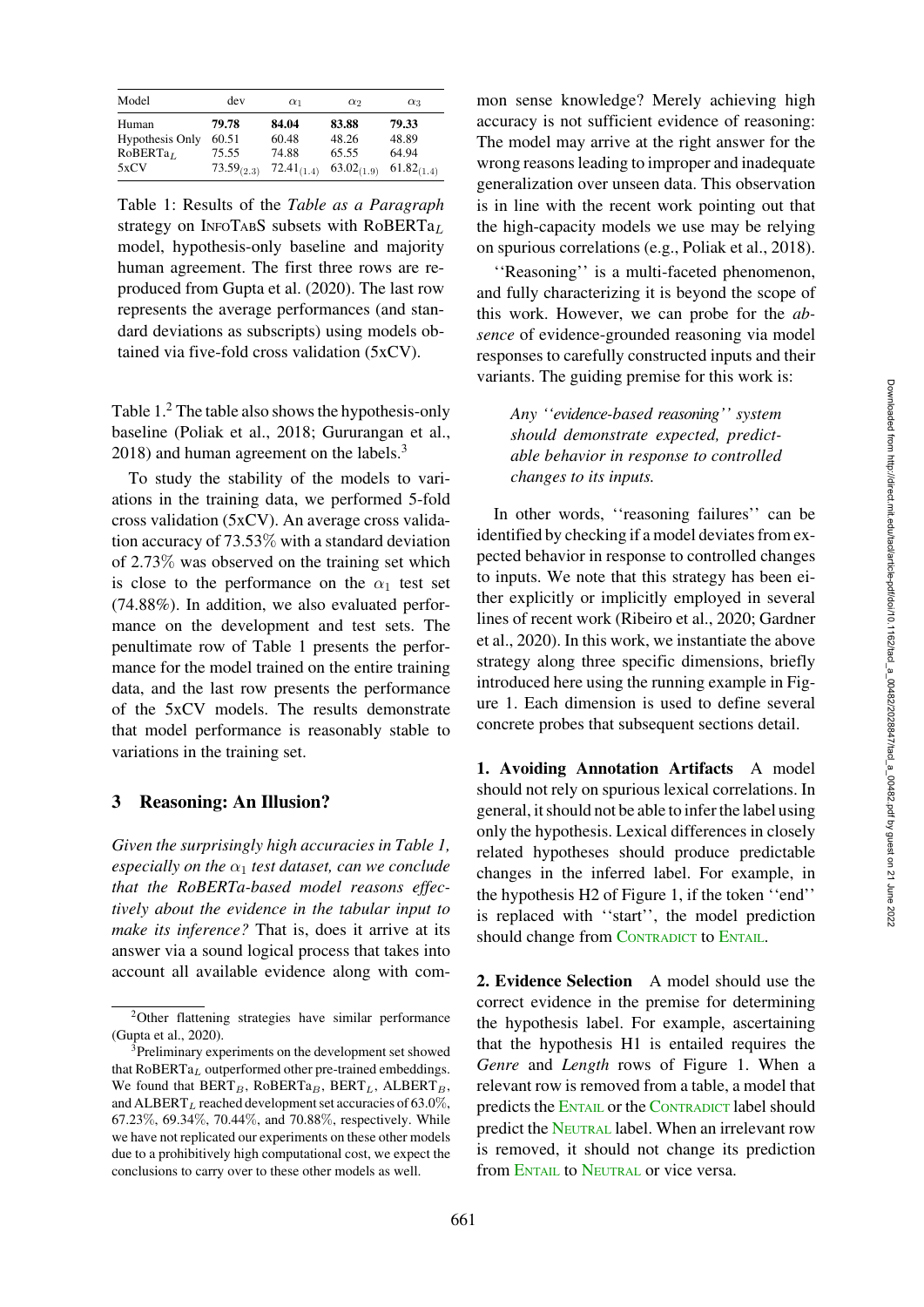3. Robustness to Counterfactual Changes A model's prediction should be *grounded* in the provided information even if it contradicts the real world, that is to counterfactual information. For example, if the month of the *Released* date changed to ''December'', then the model should change the label of  $H2$  in Figure [1](#page-1-2) to  $ENTAIL$ from CONTRADICT. Since this information about release date contradicts the real world, the model cannot rely on its pre-trained knowledge, say, from Wikipedia. For the model to predict the label correctly, it needs to reason with the information in the table as the primary evidence. Although the importance of pre-trained knowledge cannot be overlooked, it must not be at the expense of primary evidence.

Further, there are certain pieces of information in the premise (irrelevant to the hypothesis) that do not impact the outcome, making the outcome *invariant* to these changes. For example, deleting irrelevant rows from the premise should not change the model's predicted label. Contrary to this is the relevant information (''evidence'') in the premise. Changing these pieces of information should vary the outcome in a predictable manner, making the model *covariant* with these changes. For example, deleting relevant evidence rows should change the model's predicted label to NEUTRAL.

The three dimensions above are not limited to tabular inference. They can be extended to other NLP tasks, such as reading comprehension as well as the standard sentential NLI. However, directly checking for such properties would require considerable labeled data—a big practical impediment. Fortunately, in the case of tabular inference, the (in-/co-)variants associated with these dimensions allow controlled and semi-automatic edits to the inputs leading to predictable variation of the expected output. This insight underlies the design of probes using which we examine the robustness of the reasoning employed by a model performing tabular inference. As we will see in the following sections, highly effective and precise probes can be designed without extensive annotation.

## <span id="page-3-0"></span>4 Probing Annotation Artifacts

*Can a model make inference about a hypothesis without a premise?* It is natural to answer in the negative in general. (Of course, certain hypotheses may admit strong priors, e.g., tautologies.)

Preliminary experiments by [Gupta et al.](#page-14-0) [\(2020\)](#page-14-0) on INFOTABS, however, reveal that a model trained just on hypotheses performs surprisingly well on the test data. This phenomenon, an inductive bias entirely predicated on the hypotheses, is called *hypothesis bias*. Models for other NLI tasks have been similarly shown to exhibit hypothesis bias, whereby the models learn to rely on spurious correlations between patterns in the hypotheses and corresponding labels [\(Poliak et al., 2018](#page-16-0); [Gururangan et al., 2018;](#page-14-1) [Geva et al., 2019,](#page-13-6) and others). For example, negations are observed to be highly correlated with contradictions [\(Niven and](#page-16-1) [Kao,](#page-16-1) [2019](#page-16-2)).

To better characterize a model's reliance on such artifacts, we perform controlled edits to hypotheses without altering associated premises. Unlike the  $\alpha_2$  set, which includes minor changes to function words, we aim to create more sophisticated changes by altering content expressions or noun phrases in a hypothesis. Two possible scenarios arise where a hypothesis alteration, without a change in the premise, either (a) leads to a change in the label (i.e., the label covaries with the variation in the hypothesis), or (b) does not induce a label change (i.e., the label is invariant to the variation in the hypothesis).

In INFOTABS, a set of reasoning categories are identified to characterize the relationship between a tabular premise and a hypothesis. We use a subset of these, listed below, to perform controlled changes in the hypotheses.

- Named Entities: such as *Person, Location, Organization*;
- Nominal modifiers: nominal phrases or clauses;
- Negation: markers such as *no, not*;
- Numerical Values: numeric expressions representing *weights, percentages, areas*;
- Temporal Values: Date and Time; and,
- Quantifiers: like *most, many, every*.

Although we can easily track these expressions in a hypothesis using tools like entity recognizers and parsers, it is non-trivial to automatically modify them with a predictable change on the hypothesis label. For example, some label changes can only be controlled if the target expression in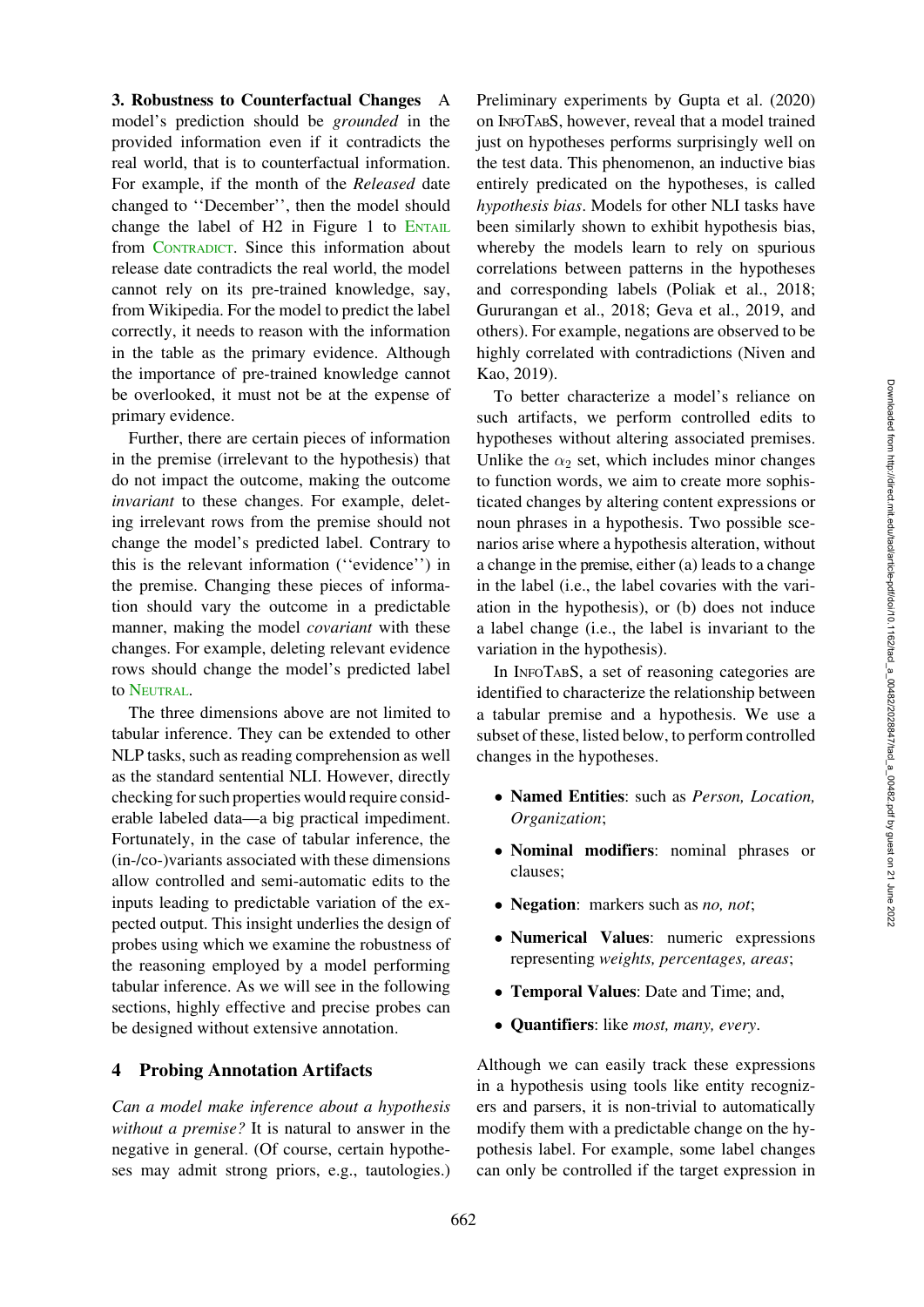|           |                   | <b>Preposition</b> Upward Monotonicity Downward Monotonicity |
|-----------|-------------------|--------------------------------------------------------------|
| over      | <b>CONTRADICT</b> | ENTAIL                                                       |
| under     | ENTAIL.           | <b>CONTRADICT</b>                                            |
| more than | <b>CONTRADICT</b> | ENTAIL.                                                      |
| less than | ENTAIL            | <b>CONTRADICT</b>                                            |
| before    | ENTAIL.           | <b>CONTRADICT</b>                                            |
| after     | CONTRADICT        | ENTAIL                                                       |

<span id="page-4-1"></span>Table 2: Monotonicity properties of prepositions.

the hypothesis is correctly aligned with the facts in the premise. Such cases include CONTRADICT to ENTAIL, and NEUTRAL to CONTRADICT OF ENTAIL, which are difficult without extensive expressionlevel annotations. Nonetheless, in several cases, label changes can be deterministically known even with imprecise changes in the hypothesis. For example, we can convert a hypothesis from ENTAIL to CONTRADICT by replacing a named entity in the hypothesis with a random entity of the same type.

Hence we follow the following strategy: (a) We avoid perturbations involving the NEUTRAL label altogether, as they often need changes in the premise (table) as well. (b) We generate all labelpreserving and some label-flipping transformations automatically using the approach described below. (c) We annotate the CONTRADICT to ENTAIL label-flipping perturbations manually.

Automatic Generation of Label-preserving Transformations To automatically perturb hypotheses, we leverage the syntactic structure of a hypothesis and the monotonicity properties of function words like prepositions. First, we perform syntactic analysis of a hypothesis to identify named entities and their relations to title expressions via dependency paths.<sup>4</sup> Then, based on the entity type, we either substitute or modify them. Named entities such as person names and locations are substituted with entities of the same type. Expressions containing numbers are modified using the monotonicity property of the prepositions (or other function words) governing them in their corresponding syntactic trees.

Given the monotonicity property of a preposition (see Table [2\)](#page-4-1), we modify its governing numerical expression in a hypothesis in the same order to preserve the hypothesis label. Consider hypothesis H5 in Figure [2,](#page-4-2) which contains a preposition (*over*) with upward monotonicity. Because of upward monotonicity, we can increase the number of hours in H5 without altering the label.

<span id="page-4-0"></span>4We used [spaCy v2.3.2](https://spacy.io/) for the syntactic analysis.

| <b>Bridesmaids</b> |  |             |  |  |  |
|--------------------|--|-------------|--|--|--|
| Length             |  | 125 minutes |  |  |  |
| .                  |  |             |  |  |  |

H5: Bridesmaids has a running time of over 3 hrs.

<span id="page-4-2"></span>Figure 2: Hypothesis H5 contradicts the premise.

| Type of<br><b>Modification</b> | <b>Perturbed Hypothesis</b>                                                |  |  |
|--------------------------------|----------------------------------------------------------------------------|--|--|
| <b>Nominal</b>                 | $H1EE$ : Breakfast in America which was                                    |  |  |
| Modifier                       | produced by Pert Handerson is a pop<br>album of 46 minutes length.         |  |  |
| <b>Temporal</b>                | $H1_C^E$ : Breakfast in America is a pop                                   |  |  |
| <b>Expression</b>              | album with a length of 56 minutes.                                         |  |  |
| <b>Negation</b>                | $H2EC$ : Breakfast in America was not<br>released towards the end of 1979. |  |  |
| <b>Temporal</b>                | $H2CC$ : Breakfast in America was re-                                      |  |  |
| <b>Expression</b>              | leased towards the end of 1989.                                            |  |  |

<span id="page-4-4"></span>Table 3: Example hypothesis perturbations for the running example from Figure [1.](#page-1-2) The *red italicized* text represents changes. Superscripts E/C represent gold ENTAIL and CONTRADICT labels, and subscripts  $E/C$  represent new labels.

Manual Annotation of Label-flipping Transformations Note that in the above example, modifying the numerical expression in the reverse direction (e.g., decreasing the number of hours) does not guarantee a label flip. We need to know the premise to be accurate. During the experiments, we observed that a large step (half/twice the actual number) suffices in most cases. We used this heuristic and manually curated the erroneous cases. Additionally, all the cases of CONTRADICT to ENTAIL label-flipping perturbations were annotated manually.<sup>5</sup>

We generated 2,891 perturbed examples from the  $\alpha_1$  set with 1,203 instances preserving the label and 1,688 instances flipping it. We also generated 11,550 examples from the  $Train$  set, with 4,275 preserving and 7,275 flipping the label. Some example perturbations using different types of expressions are listed in Table [3.](#page-4-4) It should be noted that there may not be a one-to-one correspondence between the gold and perturbed examples, as a hypothesis may be perturbed numerous times or not at all. As a result, in order for the results to be comparable, a single perturbed example must be sampled for each gold example: we sampled 967 from the  $\alpha_1$  set and 4,274 from the *Train* set.

<span id="page-4-3"></span><sup>5</sup>Annotation done by an expert well versed in the NLI task.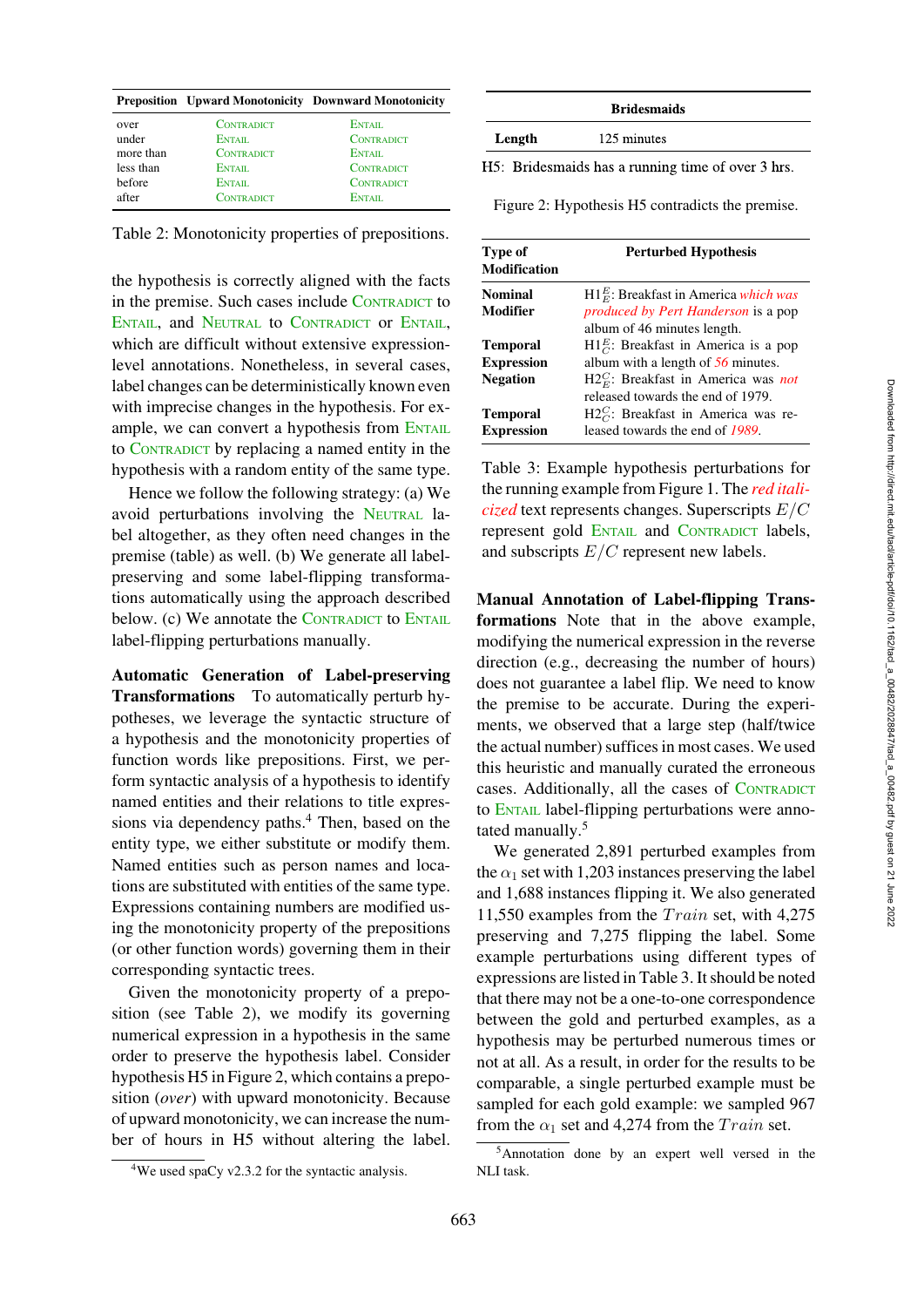|                              | Label            | Label                          |  |
|------------------------------|------------------|--------------------------------|--|
| $mean_{(stdev)}$             | <b>Preserved</b> | <b>Flipped</b>                 |  |
|                              |                  |                                |  |
| $99.44_{(0.06)}$             | $92.98_{(0.20)}$ | $\overline{53.92}_{(0.28)}$    |  |
| $96.39_{(0.13)}$             | $70.23_{(0.35)}$ | $19.23_{(0.27)}$               |  |
| $\alpha_1$ Set (w/o Neutral) |                  |                                |  |
| $68.94_{(0.76)}$             | $69.56_{(0.77)}$ | $51.48_{(0.86)}$               |  |
| $63.52_{(0.75)}$             | $60.27_{(0.85)}$ | $31.02_{(0.63)}$               |  |
|                              | Original         | <b>Train Set (W/o NEUTRAL)</b> |  |

<span id="page-5-1"></span>Table 4: Results of the Hypothesis-only model and Prem+Hypo model on the gold and perturbed hypotheses.

Results and Analysis We tested the hypothesisonly and full models (both trained on the original  $Train$  set) on the perturbed examples, without subsequent fine-tuning on the perturbed examples[.6](#page-5-0) The results are presented in Table [4,](#page-5-1) with each cell representing the average accuracy and standard deviation (subscript) across 100 samplings, with 80% of the data selected at random in each sampling.

We note that the performance degrades substantially in both label-preserved and flipped settings when the model is trained on just the hypotheses. When labels are flipped after perturbations, the decrease in performance (averaged across both models) is about 25% and 61% points, on the  $\alpha_1$ set and *Train* set, respectively. However, for the full model, perturbations that retain the hypothesis label have little effect on model performance.

The contrast in the performance drop between the label-preserved and label-flipped cases suggests that changes to the content expressions have little effect on the model's original predictions. Interestingly, the predictions are invariant to changes to functions words as well, as per results on  $\alpha_2$  in [Gupta et al.](#page-14-0) [\(2020](#page-14-0)). This suggests that the model might be more prone to changes to the template or structure of a hypothesis than its lexical makeup. Consequently, a model that relies on correlations between the hypothesis structure and the label is expected to suffer on the label-flipped cases. In case of label-preserving perturbations of similar kind, structural correlations between the hypothesis and the label are retained leading to minimal drop in model performance.

The results of the hypothesis-only model on the  $Train$  set may appear slightly surprising at first. However, given that the model was trained on this dataset, it seems reasonable to assume that the model has ''overfit'' to the training data. Therefore, the model is expected to be vulnerable even to slight label-preserving modifications to the examples it was trained on, leading to the huge drop of 26%. In the same setting, for the  $\alpha_1$  set the performance drop is lesser, namely, about 3%.

Taken together, we can conclude from these results that the model ignores the information in the hypotheses (thereby perhaps also the aligned facts in the premise), and instead relies on irrelevant structural patterns in the hypotheses.

## <span id="page-5-4"></span>5 Probing Evidence Selection

Predictions of an NLI model should primarily be based on the evidence in the premise, that is, on the facts relevant to the hypothesis. For a tabular premise, rows containing the evidence necessary to infer the associated hypothesis are called relevant rows. Short-circuiting the evidence in relevant rows for inference using annotation artifacts as suggested in §[4](#page-3-0) or other spurious artifacts in irrelevant rows of the table is expected to lead to poor generalization over unseen data.

To better understand the model's ability to select evidence in the premise, we use two kinds of controlled edits: (a) automatic edits without any information about relevant rows, and (b) semiautomatic edits using knowledge of relevant rows via manual annotation. The rest of the section goes over both scenarios in detail. All experiments in this section use the full model that is trained on both premises and their associated hypotheses.

### <span id="page-5-3"></span>5.1 Automatic Probing

We define four kinds of table modifications that are agnostic to the relevance of rows to a hypothesis: (a) *row deletion*, (b) *row insertion*, (c) *row-value update*, that is, changing existing information, and (d) *row permutation*, that is, reordering rows. Each modification allows certain desired (valid) changes to model predictions.<sup>7</sup> We examine below the case of row deletion in detail and refer the reader to the [Appendix](#page-18-0) for the others.

Row deletion should lead to the following desired effects: (a) If the deleted row is relevant to the hypothesis (e.g., *Length* for H1), the model

<span id="page-5-0"></span><sup>6</sup>We analyze the impact of fine-tuning on perturbed examples in §[7.](#page-10-0)

<span id="page-5-2"></span> $7$ In performing these modifications, we made sure that the modified table does not become inconsistent or self-contradicting.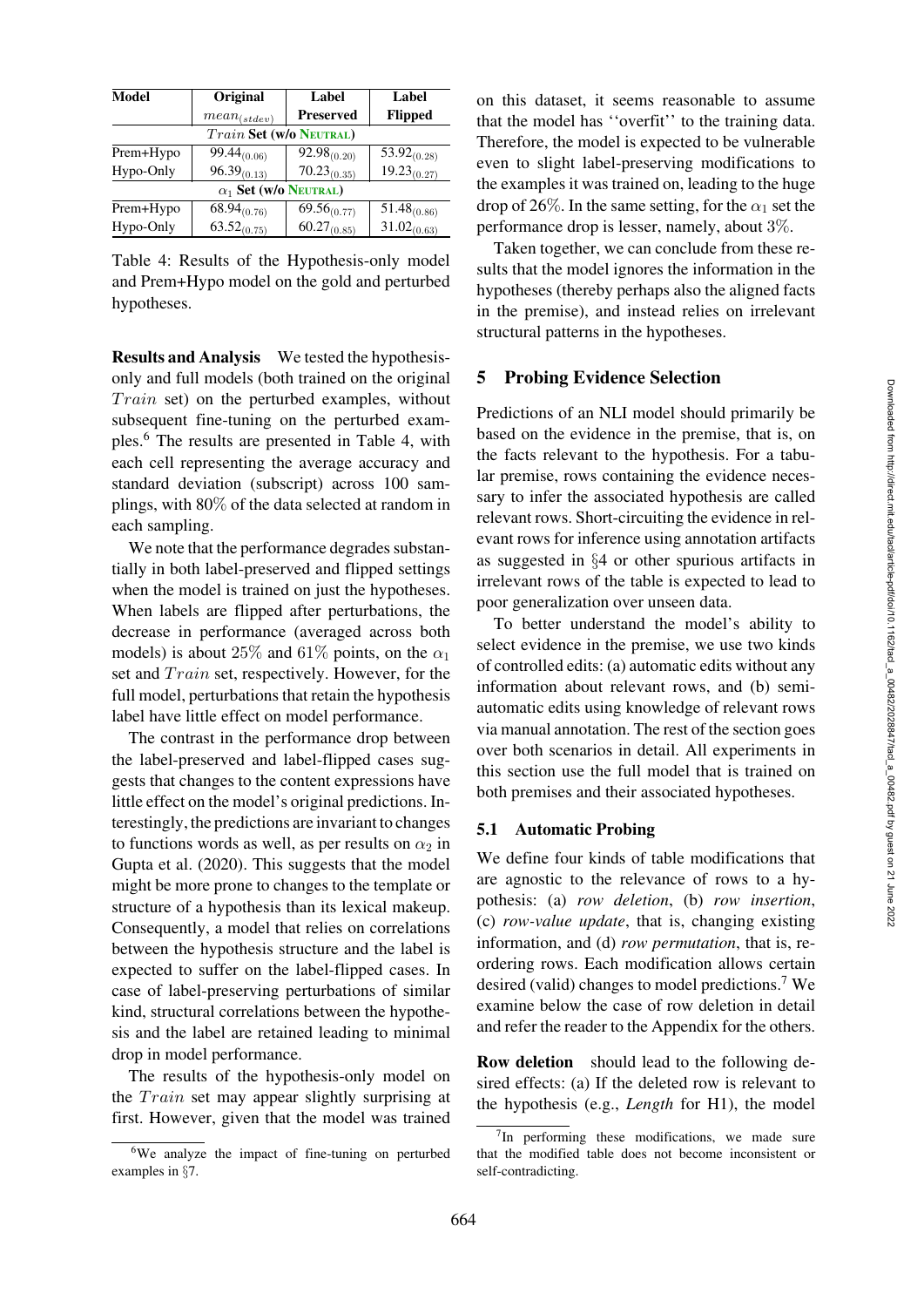

<span id="page-6-0"></span>Figure 3: Changes in model predictions after automatic row deletion. Directed edges are labeled with transition percentages from the source node label to the target node label. The number triple corresponds to  $\alpha_1$ ,  $\alpha_2$ , and  $\alpha_3$  test sets, respectively and, for each source node, adds up to 100% over the outgoing edges. Red lines represent invalid transitions. Dashed and solid black lines represent valid transitions for irrelevant and relevant row deletion respectively. \* represents valid transitions with either row deletions.

prediction should change to NEUTRAL. (b) If the deleted row is irrelevant (e.g., *Producer* for H1), the model should retain its original prediction. NEUTRAL predictions should remain unaffected by row deletion.

Results and Analysis We studied the impact of *row deletion* on the  $\alpha_1$ ,  $\alpha_2$ , and  $\alpha_3$  test sets. Figure [3](#page-6-0) shows aggregate changes to labels after row deletions as a directed labeled graph. The nodes in this graph represent the three labels in INFOTABS, and the edges denote transitions after *row deletion*. The source and end nodes of an edge represent predictions before and after the modification.

We see that the model makes invalid transitions in all three datasets. Table [5](#page-6-1) summarizes the invalid transitions by aggregating them over the label originally predicted by the model. The percentage of invalid transitions is higher for EN-TAIL predictions than for CONTRADICT and NEUTRAL. After row deletion, many ENTAIL examples are incorrectly transitioning to CONTRADICT rather than to NEUTRAL. The opposite trend is observed for the CONTRADICT predictions.

As with row deletion, the model exhibits invalid responses to other row modifications listed in the beginning of this section, like row insertion. Surprisingly, the performance degrades due to row permutations as well, suggesting some form of position bias in the model. On the positive

| Dataset           | $\alpha_1$ | $\alpha$ | $\alpha_3$ | Average |
|-------------------|------------|----------|------------|---------|
| <b>ENTAIL</b>     | 5.76       | 7.26     | 5.01       | 6.01    |
| <b>NEUTRAL</b>    | 4.43       | 3.91     | 5.24       | 4.53    |
| <b>CONTRADICT</b> | 3.23       | 3.70     | 3.01       | 3.31    |
| Average           | 4.47       | 4.96     | 4.42       |         |

<span id="page-6-1"></span>Table 5: Percentage of invalid transitions after row deletion. For an ideal model, all these numbers should be zero.

side, the model mostly retains its predictions on row-value update operations. We refer the reader to the [Appendix](#page-18-0) for more details.

## <span id="page-6-2"></span>5.2 Manual Probing

Row modification for automatic probing in §[5.1](#page-5-3) is agnostic to the relevance of the row to a given hypothesis. Since only a few rows (one or two) are relevant to the hypothesis, the probing skew towards hypothesis-unrelated rows weakens the investigations into the evidence-grounding capability of the model. Knowing the relevance of rows allows for the creation of stronger probes. For example, if a relevant row is deleted, the EN-TAIL and CONTRADICT predictions should change to NEUTRAL. (Recall that after deleting an irrelevant row the model should retain its original label.)

Probing by altering or deleting relevant rows requires human annotation of relevant rows for each table-hypothesis pair. We used MTurk to annotate the relevance of rows in the development and the test sets, with turkers identifying the relevant rows for each table-hypothesis pair.

Inter-annotator Agreement. We employed majority voting to derive ground truth labels from multiple annotations for each row. The interannotator agreement macro F1 score for each of the four datasets is over 90% and the average Fleiss' kappa is 78 (std: 0.22). This suggests good inter-annotator agreement. In 82.4% of cases, at least 3 out of 5 annotators marked the same relevant rows.

Results and Analysis We examined the response of the model when relevant rows are deleted. Figure [4](#page-7-1) shows the label transitions. The fact that even after the deletion of relevant rows, ENTAIL and CONTRADICT predictions don't change to NEUTRAL a large percentage of times (mostly the original label remains unchanged and at other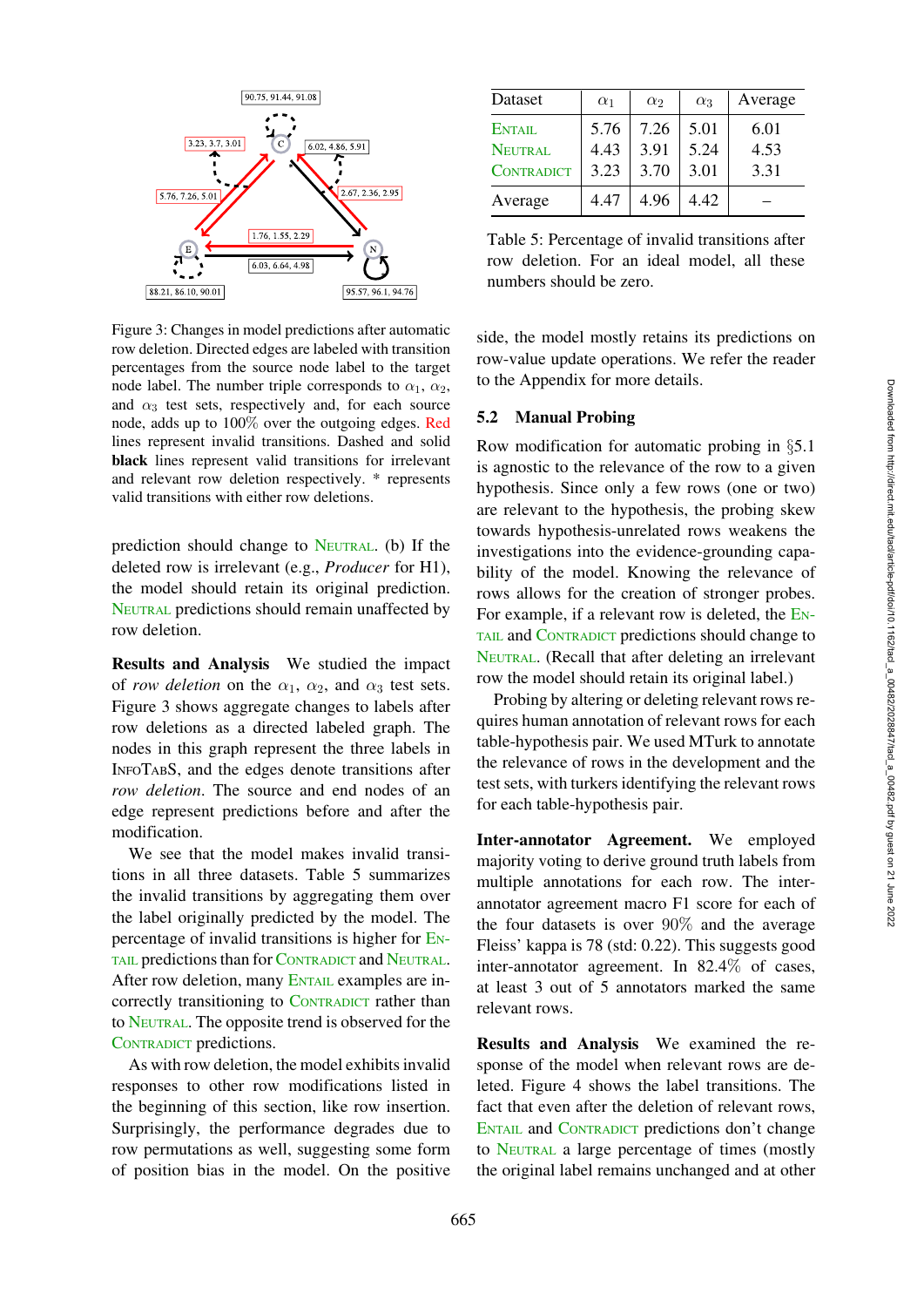

<span id="page-7-1"></span>Figure 4: Changes in model predictions after deletion of relevant rows. Red lines represent invalid transitions while black lines represent valid transitions. The directed edges are labeled in the same manner as they are in Figure [3.](#page-6-0)

| <b>D</b> ataset   | $\alpha_1$ | $\alpha_2$ | $\alpha_3$ | Average |
|-------------------|------------|------------|------------|---------|
| ENTAIL            | 75.41      | 74.70      | 77.31      | 75.80   |
| NEUTRAL           | 8.39       | 6.58       | 8.01       | 7.66    |
| <b>CONTRADICT</b> | 77.02      | 81.10      | 77.80      | 78.64   |
| Average           | 53.60      | 54.14      | 54.35      |         |

<span id="page-7-2"></span>Table 6: Percentage of invalid transitions following deletion of relevant rows. For an ideal model, all these numbers should be zero.

times, it changes incorrectly), indicates that the model is likely utilizing spurious statistical patterns in the data for making the prediction.

We summarize the combined invalid transitions for each label in Table [6.](#page-7-2) We see that the percentage of invalid transitions is considerably higher compared to random row deletion in Figure [3.](#page-6-0)[8](#page-7-3) The large percentage of invalid transitions in the ENTAIL and CONTRADICT cases indicates a rather high utilization of spurious statistical patterns by the model to arrive at its answers.

#### 5.3 Human vs Model Evidence Selection

We further analyze the model's capability for selecting relevant evidence by comparing it with human annotators. All rows that alter the model predictions during automatic row deletion are considered as *model relevant rows* and are compared to the human-annotated relevant rows. We only consider the subset of 4,600 (from 7,200 annotated dev/test sets pairs) hypothesis-table pairs with ENTAIL and CONTRADICT labels, where deleting a relevant row should change the prediction to Neutral.<sup>[9](#page-7-4)</sup>

Results and Analysis On the human-annotated relevant rows, the model has an average precision of 41.0% and a recall of 40.9%. Further analysis reveals that the model (a) uses all relevant rows in 27% cases, (b) uses incorrect or no rows as evidence in 52% of occurrences, and (c) is only partially accurate in identifying relevant rows in the remaining 21% of examples. Upon further analyzing the cases in (b), we observed that the model actually ignores premises completely in  $88\%$  (of 52%) of cases. This accounts for 46% (absolute) of all occurrences. In comparison, in the human-annotated data, such cases only amount to  $< 2\%$ .

Although, the model's predictions are 70% correct in the 4,600 examples, only  $21\%$  can be attributed to using all relevant evidence. The correct label in 37% of the 4,600 examples is from irrelevant rows, with the remaining 12% of correct predictions use some, but not all, relevant rows.

We can conclude from the findings in this section that the model does not seem to need all the relevant evidence to arrive at its predictions, raising questions about trust in its predictions.

### <span id="page-7-0"></span>6 Probing with Counterfactual Examples

Since INFOTABS is a dataset of facts based on Wikipedia, pre-trained language models such as RoBERTa, trained on Wikipedia and other publicly available text, may have already encountered information in INFOTABS during pre-training. As a result, NLI models built on top of  $RoBERTa<sub>L</sub>$  can learn to infer a hypothesis using the knowledge of the pre-trained language model. More specifically, the model may be relying on ''*confirmation bias*'', in which it selects evidence/patterns from both premise and hypothesis that matches its prior knowledge. While world knowledge is necessary for table NLI [\(Neeraja et al., 2021\)](#page-16-3), models should still treat the premise as the primary evidence.

Counterfactual examples can help test whether the model is grounding its inference on the evidence provided in the tabular premise. In such examples, the tabular premise is modified such that the content does not reflect the real world. In

<span id="page-7-3"></span><sup>&</sup>lt;sup>8</sup>Note that the dashed black lines from Figure [3](#page-6-0) are now red in Figure [4,](#page-7-1) indicating invalid transitions.

<span id="page-7-4"></span><sup>&</sup>lt;sup>9</sup>We did not include the 2,400 NEUTRAL examples pairs and the ambiguous 200 ENTAIL or CONTRADICT examples that had no relevant rows as per the consensus annotation.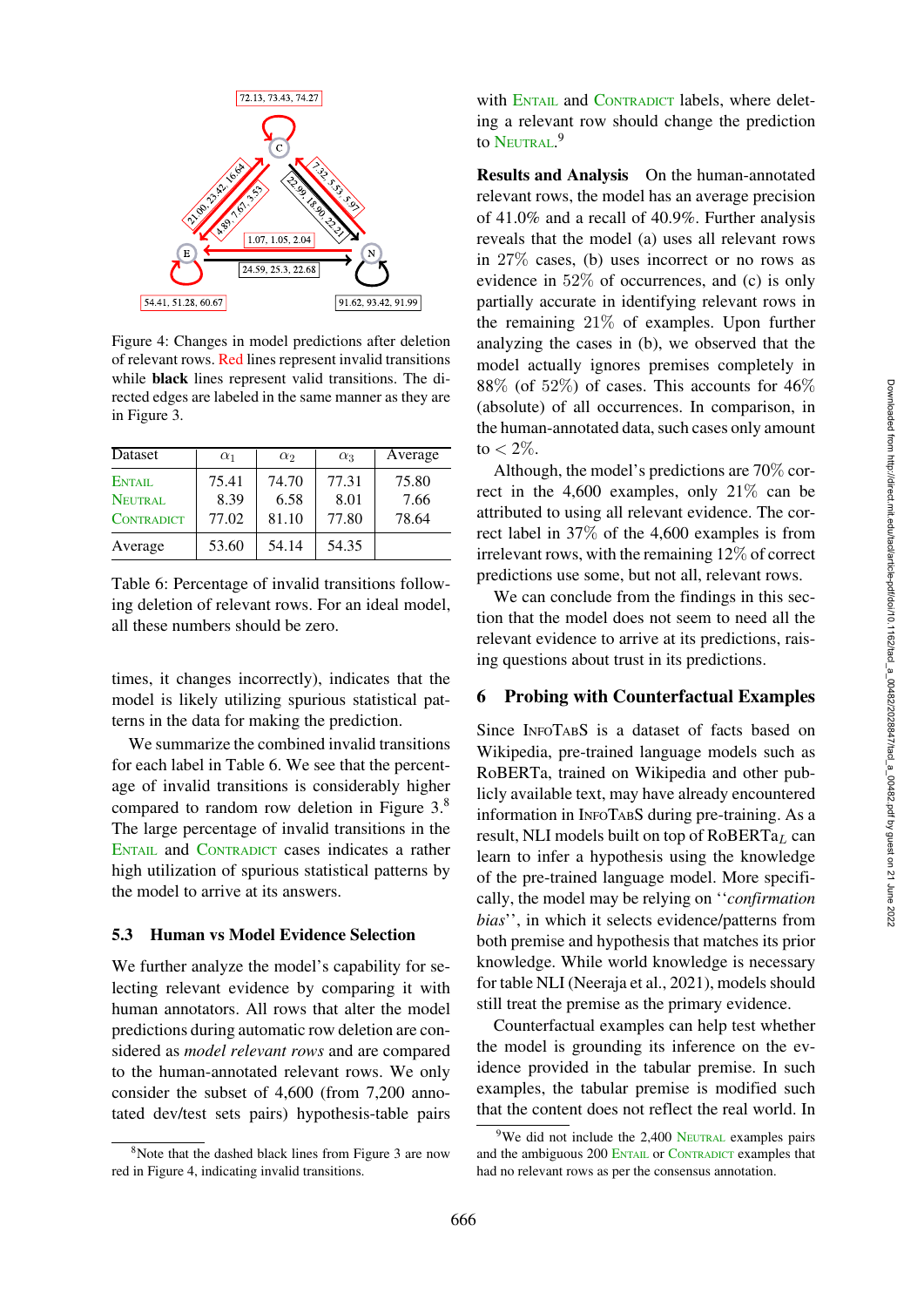| <b>Breakfast in America</b>            |       |
|----------------------------------------|-------|
| 29 March 1979                          | Rele  |
| May-December 1978                      | Rec   |
| The Village Recorder (Studio B) in     | Stuc  |
| Los Angeles                            |       |
| pop; art rock; soft rock               | Gen   |
| 125 minutes                            | Len   |
| A&M                                    | Lab   |
| Peter Henderson, Supertramp            | Pro   |
| in America has a running time of over  | H1: E |
|                                        | U     |
| ufootuol toklo kymothoois noin anostod | H2:   |

Figure 5: Counterfactual table-hypothesis pair created from Figure [1](#page-1-2) and Figure [2.](#page-4-2) Only the values of 'Length' rows are swapped, rest of the rows from Figure [1](#page-1-2) are copied over.

**Released** 

**Recorded** 

**Studio** 

Genre

Length

Label

Producer

<span id="page-8-1"></span> $3$  hrs.

 $\widehat{H}$ 5: Breakfast in Ame

this study, we limit ourselves to modifying only the ENTAIL and CONTRADICT examples. We omit the NEUTRAL cases because the majority of them in INFOTABS involve out-of-table information; producing counterfactuals for them is much harder and involves the laborious creation of new rows with the right information.

The task of creating counterfactual tables presents two challenges. First, the modified tables should not be self-contradictory. Second, we need to determine the labels of the associatedx hypotheses after the table is modified. We employ a simple approach to generate counterfactuals that addresses both challenges. We use the evidence selection data  $(\S$ [5.2\)](#page-6-2) to gather all premise-hypothesis pairs that share relevant keys such as ''Born'', ''Occupation'', and so forth. Counterfactual tables are generated by swapping the values of relevant keys from one table to another.<sup>10</sup>

Figure [5](#page-8-1) shows an example. We create counterfactuals from the premises in Figure [1](#page-1-2) and Figure [2](#page-4-2) by swapping their Length rows. We also swap the hypotheses (H1 and H5) aligned to the Length rows in both premises by replacing the title expression Bridesmaids in H5 with Breakfast in America and *vice versa*. The simple procedure en-

| <b>Bridesmaids</b> |                                    |  |  |
|--------------------|------------------------------------|--|--|
| <b>Released</b>    | 29 March 1979                      |  |  |
| Recorded           | May-December 1978                  |  |  |
| Studio             | The Village Recorder (Studio B) in |  |  |
|                    | Los Angeles                        |  |  |
| Genre              | pop; art rock; soft rock           |  |  |
| Length             | 46:06                              |  |  |
| Label              | $A \& M$                           |  |  |
| Producer           | Peter Henderson, Supertramp        |  |  |

Bridesmaids is a pop album with a length of 46 min**a**ti

- Bridesmaids was released at the end of 1979.
- $\overline{H}3$ : Most of Bridesmaids was recorded in the last month of 1978.
- $\widehat{H}4$ : Bridesmaids has 6 tracks.

<span id="page-8-2"></span>Figure 6: A counterfactual tabular premise and the associated hypotheses created from Figures [1](#page-1-2) and [2.](#page-4-2) The hypotheses  $H1$  is entailed by the premise,  $H2$  conand the state of the state of the state of the state of the state of the state of the state of the state of the<br>State of the state of the state of the state of the state of the state of the state of the state of the state tradicts it, and  $H3$  and  $H4$  are neutral. --

sures that the hypotheses labels are left unchanged in the process, resulting in high-quality data.

In addition, we also generated counterfactuals by swapping the table title and associated expressions in the hypotheses with the title of another table, resulting in a counterfactual table-hypothesis pair, as in the row swapping strategy. Figure [6](#page-8-2) shows an example created from the premises in Figure [1](#page-1-2) and Figure [2](#page-4-2) by swapping the title rows Breakfast in America and Bridesmaids. The title expression in all hypotheses in Figure [1](#page-1-2) are also replaced by Bridesmaids. This strategy also preserves the hypothesis label similar to row swapping.

The above approaches are *Label Preserving* as they do not alter the entailment labels. Counterfactual pairs with flipped labels are important for filtering out the contribution of artifacts or other spurious correlations that originate from a hypothesis (see §[4\)](#page-3-0). So, in addition, we also created counterfactual table-hypothesis pairs where the original labels are flipped. These counterfactual cases are, however, non-trivial to generate automatically, and are therefore created manually. To create the *Label-Flipped* counterfactual data, three annotators manually modified tables from

<span id="page-8-0"></span><sup>10</sup>There may still be a few cases of self-contradiction, but we expect that such invalid cases would not exist in the rows that are relevant to the hypothesis.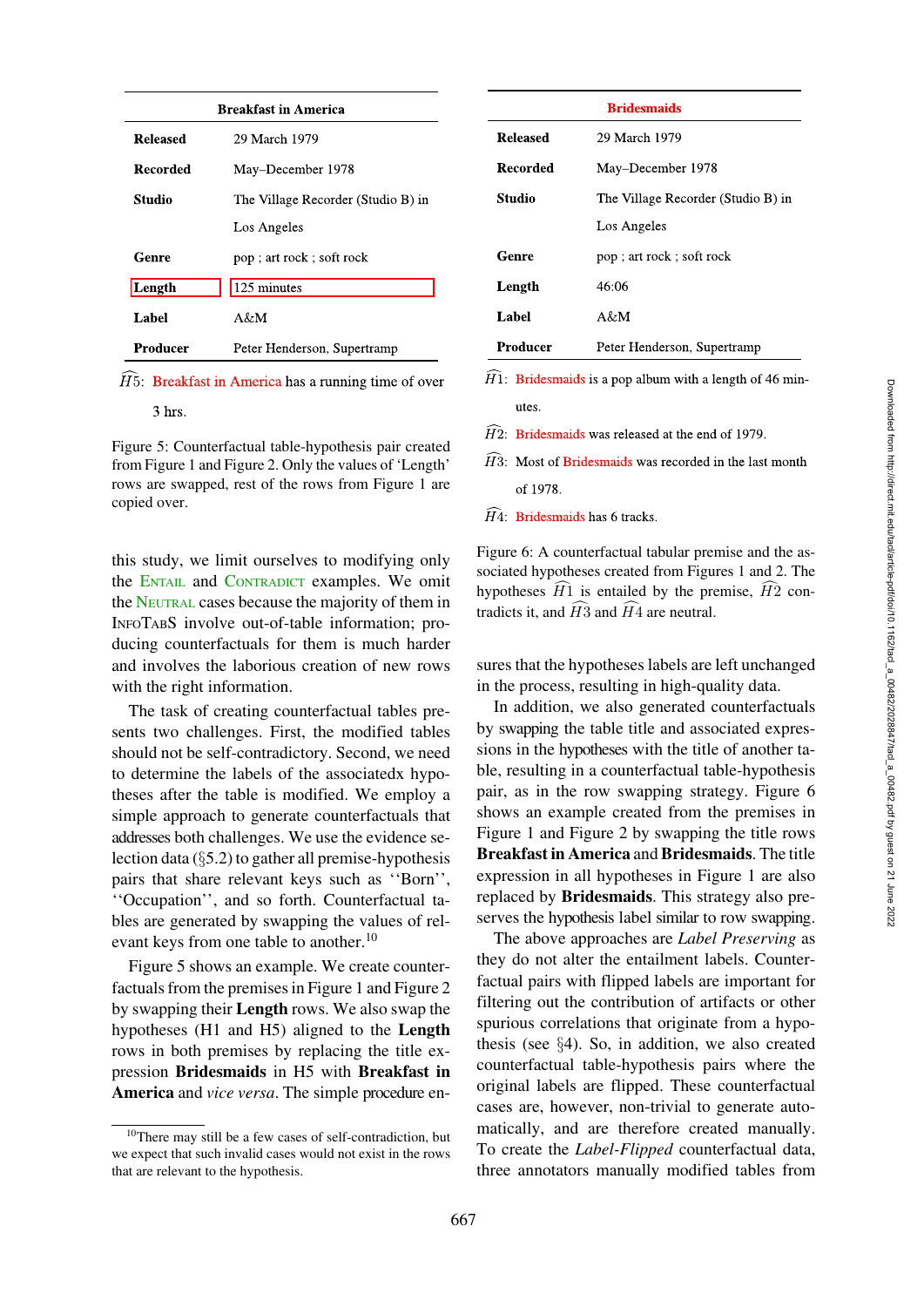| Model     | Original                           | Label            | Label                       |
|-----------|------------------------------------|------------------|-----------------------------|
|           | $mean_{(stdev)}$                   | <b>Preserved</b> | <b>Flipped</b>              |
|           | <b>Train Set (without NEUTRAL)</b> |                  |                             |
| Prem+Hypo | $94.38_{(0.39)}$                   | $78.53_{(0.65)}$ | $48.70_{(0.72)}$            |
| Hypo-Only | $99.94_{(0.06)}$                   | $82.23_{(0.65)}$ | $00.06_{(0.01)}$            |
|           | $\alpha_1$ Set (without NEUTRAL)   |                  |                             |
| Prem+Hypo | $\overline{7}1.99_{(0.69)}$        | $69.65_{(0.78)}$ | $\overline{44.01}_{(0.72)}$ |
| Hypo-Only | $60.89_{(0.76)}$                   | $58.19_{(0.91)}$ | $27.68_{(0.65)}$            |
|           |                                    |                  |                             |

<span id="page-9-0"></span>Table 7: Results of the Hypothesis-only and Prem+Hypo models on the gold and counterfactual examples.

| Prem+Hypo |       | Hypo-Only | Dataset |            |
|-----------|-------|-----------|---------|------------|
| C-THP     | O-THP | $O-Hypo$  | Train   | $\alpha_1$ |
|           |       |           | 0.00    | 11.43      |
| X         |       | X         | 0.00    | 11.79      |
|           | x     |           | 3.57    | 6.48       |
| x         |       |           | 49.36   | 33.12      |

<span id="page-9-1"></span>Table 8: Performance of the full and hypothesisonly models on the original and counterfactual examples. O-THP and C-THP represent original and counterfactual table-hypothesis pairs; O-Hypo represents hypotheses from the original data;  $\checkmark$ represents correct predictions and ✗ represents incorrect predictions.

the  $Train$  and  $\alpha_1$  datasets corresponding to ENTAIL and CONTRADICT labels, producing 885 counterfactual examples from the Train set and 942 from the  $\alpha_1$  set. The annotators cross-checked the labels to determine annotation accuracy, which was  $88.45\%$  for the *Train* set and  $86.57\%$  for the  $\alpha_1$  set.

Results and Analysis We tested both hypothesisonly and full (Prem+Hypo) models on the counterfactual examples created above, without fine-tuning on a subset of these examples. The results are presented in Table [7](#page-9-0) where each cell represents average accuracy and standard deviation (subscript) over 100 sets of 80% randomly sampled counterfactual examples. We see that the (Prem+Hypo) model is not robust to counterfactual perturbations. On the label-flipped counterfactuals, the performance drops down to close to a random prediction  $(48.70\%$  for  $Train$  and 44.01% for  $\alpha_1$ ). The performance on the labelpreserved counterfactuals is relatively better which leads us to conjecture that the model largely exploits artifacts in hypotheses.

Due to over-fitting, the  $Train$  set has a larger drop of 15.85%, compared to only 2.70% on the  $\alpha_1$  set on the label-preserved examples. Moreover, the drop in performance for both *Prem+Hypo* and *Hypo-Only* models is comparable to their performance drop on the original table-hypothesis pairs. This shows that, regardless of whether the relevant information in the premise is accurate, both models rely substantially on hypothesis artifacts. On the *Label-Flipped* counterfactuals, the large drop in accuracy could be due to both ambiguous hypothesis artifacts or counterfactual information.

To disentangle these two factors, we can take advantage of the fact that the counterfactual examples are constructed from, and hence paired

with, the original examples. This allows us to examine pairs of examples where the full model makes an incorrect prediction on one, but not the other. Especially of interest are the cases where the full model makes a correct prediction on the original example, but not on the corresponding counterfactual example.

Table [8](#page-9-1) shows the results of this analysis. Each row represents a condition corresponding to whether the full and the hypothesis-only models are correct on the original example. The two cases of interest, described above, correspond to the second and fourth rows of the table. The second row shows the case where the full model is correct on the original example (and not on the counter-factual example), but the hypothesis-only model is not. Since we can discount the impact of hypothesis bias in these examples, the error in the counter-factual version could be attributed to reliance on pre-trained knowledge. Unsurprisingly, there are no such examples in the training set. In the  $\alpha_1$  set, we see a substantial fraction of counterfactual examples (11.79%) belong to this category. The last row considers the case where the hypothesis-only model is correct. We see that this accounts for a larger fraction of the counterfactual errors, both in the training and the  $\alpha_1$  sets. Among these examples, *despite* the (albeit unfortunate) fact that the hypothesis alone can support a correct prediction, the model's reliance on its pre-trained knowledge leads to errors in the counterfactual cases.

The results, taken in aggregate, suggest that the model produces predictions based on hypothesis artifacts and pre-trained knowledge rather than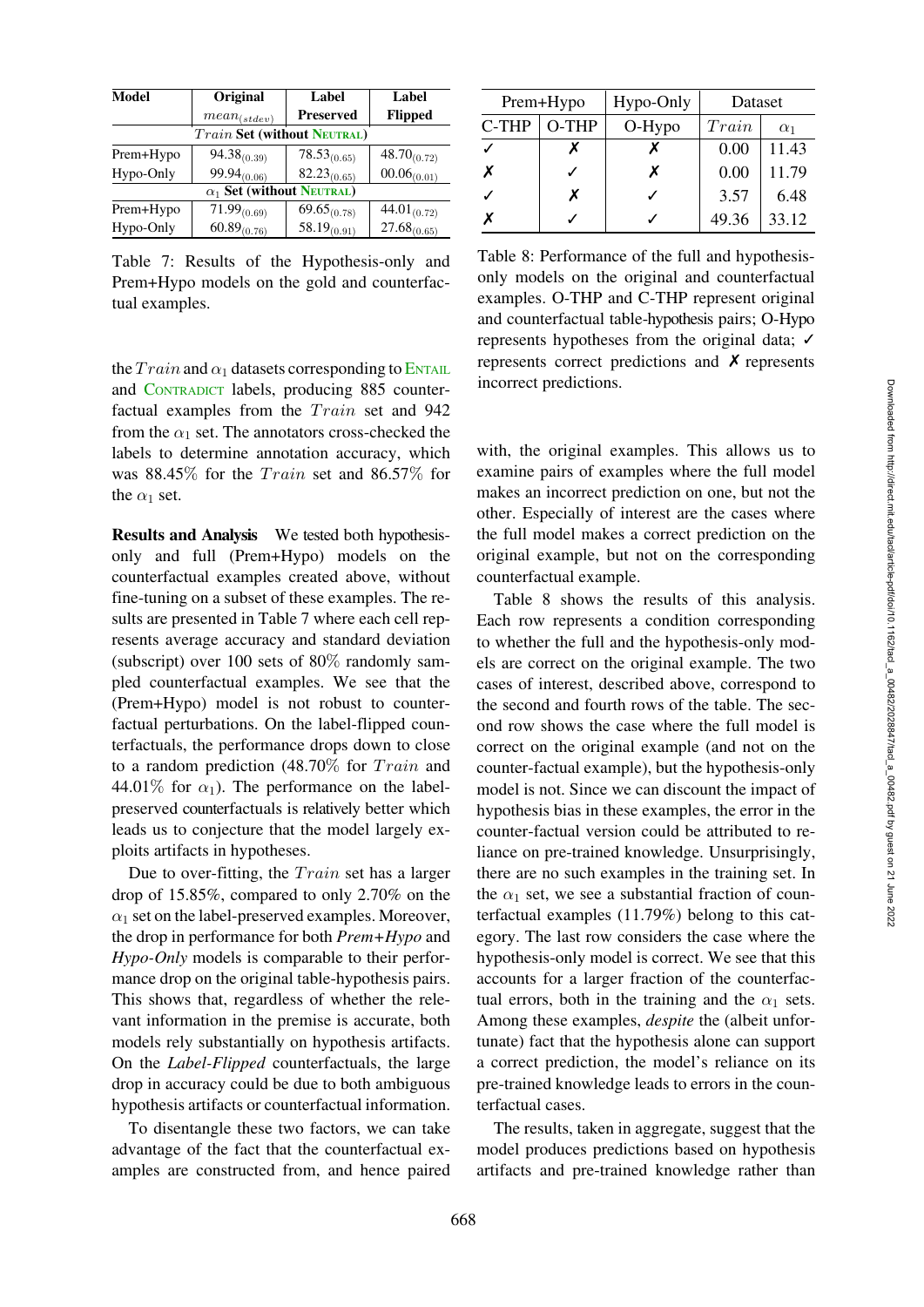the evidence presented to it, thus impacting its robustness and generalization.

# <span id="page-10-0"></span>7 Inoculation by Fine-Tuning

Our probing experiments demonstrate that the models, trained on the INFOTABS training set, failed along all three dimensions that we investigated. This leads us to the following question: *Can addi[tional](#page-15-1) [fine-tu](#page-15-1)ning with perturbed examples help?*

Liu et al. [\(2019a\)](#page-15-1) point out that poor performance on challenging datasets can be ascribed to either a weakness in the model, a lack of diversity in the dataset used for training, or information leakage in the form of artifacts.<sup>11</sup> They suggest that models can be further fine-tuned on a few challenging examples to determine the possible source of degradation. Inoculation can lead to one of three outcomes: (a) Outcome 1: The performance gap between the challenge and the original test sets reduces, possibly due to addition of diverse examples, (b) Outcome 2: Performance on both the test sets remains unchanged, possibly because of the model's inability to adapt to the new phenomena or the changed data distribution, or, (c) Outcome 3: Performance degrades on the test set, but improves on the challenge set, suggesting that adding new examples introduces ambiguity or contradictions.

We conducted two sets of inoculation experiments to help categorize performance degradation of our models into one of these three categories. For each experiment described below, we generated additional inoculation datasets with 100, 200, and 300 examples to inoculate the original task-specific RoBERT $a_L$  models trained on both premises and hypotheses. As in the original inoculation work, we created these adversarial datasets by sub-sampling inclusively, i.e., the smaller datasets are subsets of the larger ones. Following the training protocol in [Liu et al.](#page-15-1) [\(2019a\)](#page-15-1), we tried learning rates of  $10^{-4}$ ,  $5 \times 10^{-5}$ , and  $10^{-5}$ . We performed inoculation for a maximum of 30 epochs with early stopping based on the development set accuracy. We found that with the first two learning rates, the model does not converge, and underperforms on the development set. The model performance was best with the learning rate of  $10^{-5}$ , which we used throughout the inoculation experiments. The standard deviation

| #Samples      | $\alpha_1$ | $\alpha_2$ | $\alpha_3$ |
|---------------|------------|------------|------------|
| $0$ (w/o Ino) | 74.88      | 65.55      | 64.94      |
| 100           | 67.44      | 62.17      | 58.51      |
| 200           | 67.34      | 61.88      | 58.61      |
| 300           | 67.24      | 61.84      | 58.62      |

<span id="page-10-2"></span>

| Table 9: Performance of the inoculated     |  |  |  |  |
|--------------------------------------------|--|--|--|--|
| models on the original INFOTABS test sets. |  |  |  |  |

| #Samples                       |       | Original   Label Preserved | <b>Label Flipped</b> |  |  |  |  |
|--------------------------------|-------|----------------------------|----------------------|--|--|--|--|
| <b>Train Set (w/o NEUTRAL)</b> |       |                            |                      |  |  |  |  |
| $0$ (w/o Ino)                  | 99.44 | 92.98                      | 53.92                |  |  |  |  |
| 100                            | 97.24 | 95.58                      | 79.25                |  |  |  |  |
| 200                            | 97.24 | 95.65                      | 78.75                |  |  |  |  |
| 300                            | 97.24 | 95.64                      | 78.74                |  |  |  |  |
| $\alpha_1$ Set (w/o Neutral)   |       |                            |                      |  |  |  |  |
| $0$ (w/o Ino)                  | 68.94 | 69.56                      | 51.48                |  |  |  |  |
| 100                            | 68.05 | 65.67                      | 57.91                |  |  |  |  |
| 200                            | 68.37 | 66.29                      | 57.49                |  |  |  |  |
| 300                            | 68.36 | 66.29                      | 57.49                |  |  |  |  |

<span id="page-10-3"></span>Table 10: Performance of the inoculated models on the hypothesis perturbed INFOTABS sets.

over 100 sample splits for all experiments was  $< 0.91$ .

Annotation Artifacts Table [9](#page-10-2) shows the performance of the inoculated models on the original INFOTABS test sets, and Table [10](#page-10-3) shows the results on the hypothesis-perturbed examples (from §[4\)](#page-3-0). We see that fine-tuning on the hypothesisperturbed examples decreases performance on the original  $\alpha_1$ ,  $\alpha_2$ , and  $\alpha_3$  test sets, but performance improves on the more difficult label-flipped examples of the hypothesis-perturbed test set.

Counterfactual Examples Tables [11](#page-11-1) and [12](#page-11-2) show the performance of models inoculated on the original INFOTABS test sets and the counterfactual examples from §[6,](#page-7-0) respectively. Once again, we see that fine-tuning on counterfactual examples improves performance on the adversarial counterfactual examples test set, at the cost of performance on the original test sets.

Analysis We see that both experiments above belong to Outcome 3, where the performance improves on the challenge set, but degrades on the test set(s). The change in the distribution of inputs hurts the model: we conjecture that this may be because the  $RoBERTa<sub>L</sub>$  model exploits data artifacts in the original dataset but fails to do so for the challenge dataset and vice versa.

<span id="page-10-1"></span><sup>11</sup>Model weakness is the inherent inability of a model (or a model family) to handle certain linguistic phenomena.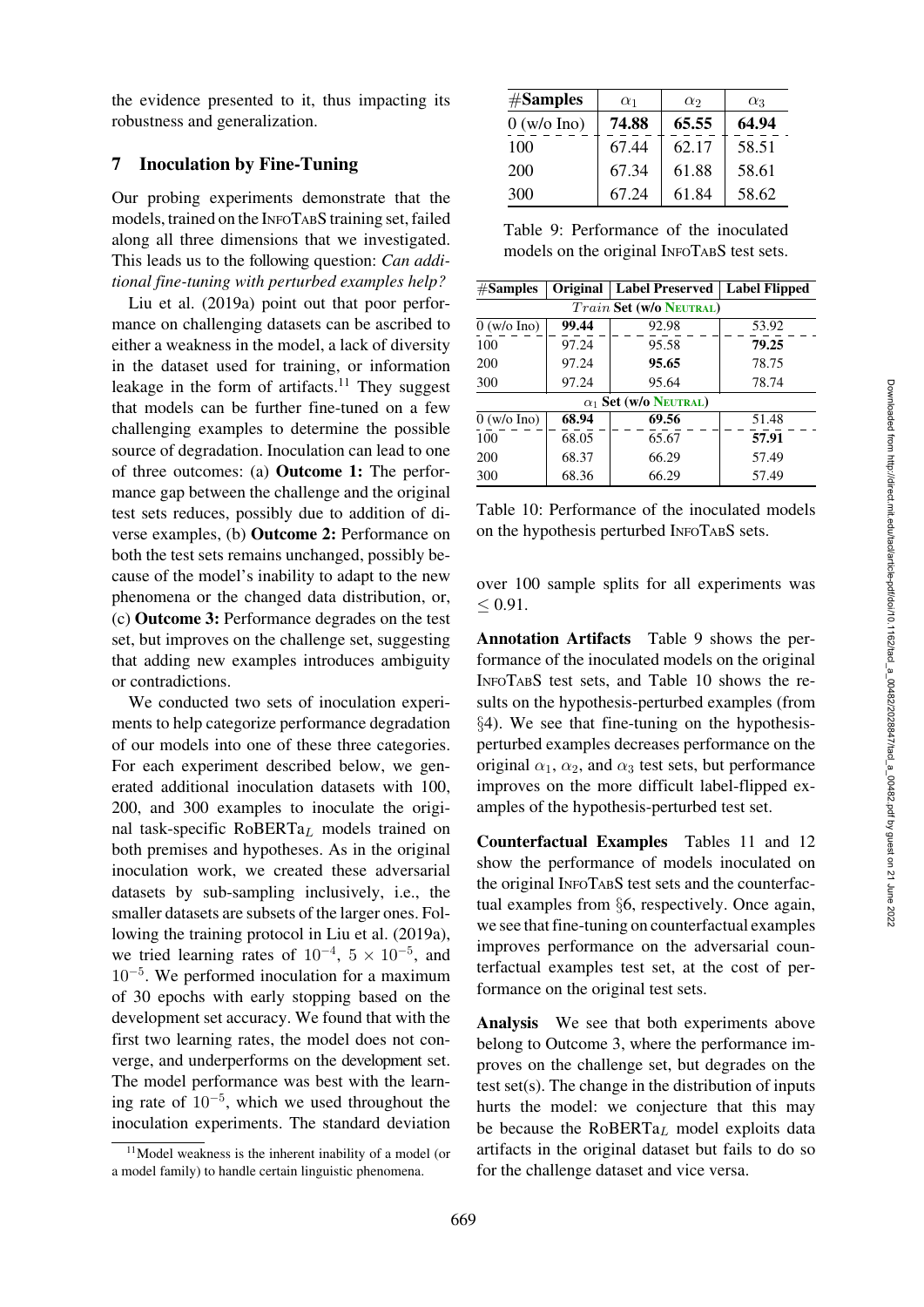| #Samples      | $\alpha_1$ | $\alpha_2$ | $\alpha_3$ |
|---------------|------------|------------|------------|
| $0$ (w/o Ino) | 74.88      | 65.55      | 64.94      |
| 100           | 69.72      | 63.88      | 59.66      |
| 200           | 69.88      | 63.78      | 58.89      |
| 300           | 67.34      | 62.23      | 57.58      |

<span id="page-11-1"></span>Table 11: Performance after inoculation by fine-tuning on the original INFOTABS test sets.

| #Samples      |                                | Original   Label Preserved   Label Flipped |       |  |  |  |  |  |
|---------------|--------------------------------|--------------------------------------------|-------|--|--|--|--|--|
|               | <b>Train Set (W/o NEUTRAL)</b> |                                            |       |  |  |  |  |  |
| $0$ (w/o Ino) | 94.38                          | 78.53                                      | 48.70 |  |  |  |  |  |
| 100           | 91.82                          | 84.61                                      | 57.62 |  |  |  |  |  |
| 200           | 92.46                          | 84.92                                      | 59.43 |  |  |  |  |  |
| 300           | 91.08                          | 83.54                                      | 63.58 |  |  |  |  |  |
|               |                                | $\alpha_1$ Set (w/o Neutral)               |       |  |  |  |  |  |
| $0$ (w/o Ino) | 71.99                          | 69.65                                      | 44.01 |  |  |  |  |  |
| 100           | 66.05                          | 75.03                                      | 50.40 |  |  |  |  |  |
| 200           | 65.86                          | 75.03                                      | 50.57 |  |  |  |  |  |
| 300           | 65.59                          | 74.23                                      | 52.09 |  |  |  |  |  |

<span id="page-11-2"></span>Table 12: Performance after inoculation fine-tuning on the INFOTABS counterfactual example sets.

We expect our model to handle both original and challenge datasets, at least after fine-tuning (i.e., it should belong to Outcome 1). Its failure points to the need for better models or training regimes.

## <span id="page-11-0"></span>8 Discussion and Related Work

What Did We Learn? Firstly, through systematic probing, we have shown that despite good performance on the evaluation sets, the model for tabular NLI fails at reasoning. From the analysis of hypothesis perturbations (§[4\)](#page-3-0), we show that the model heavily relies on correlations between a hypothesis' sentence structure and its label. Models should be systematically evaluated on adversarial sets like  $\alpha_2$  for robustness and sensitivity. This observation is concordant with multiple studies that probe deep learning models on adversarial examples in a variety of tasks such as question answering, sentiment analysis, document classification, natural language inference, and so forth. (e.g., [Ribeiro et al.](#page-17-2), [2020;](#page-17-2) [Richardson et al., 2020](#page-17-3); [Goel et al.](#page-14-2), [2021](#page-14-2); [Lewis et al.](#page-15-2), [2021:](#page-15-2) [Tarunesh](#page-17-4) [et al.,](#page-17-4) [2021\)](#page-17-5).

Secondly, the model does not look at correct evidence required for reasoning, as is evident from the evidence-selection probing (§[5\)](#page-5-4). Rather, it leverages spurious patterns and statistical correlations to make predictions. A recent study by [Lewis et al.](#page-15-2) [\(2021\)](#page-15-2) on question-answering shows that models indeed leverage spurious patterns to answer a large fraction (60–70%) of questions.

Thirdly, from counterfactual probes (§[6\)](#page-7-0), we found that the model relies on knowledge of pretrained language models than on tabular evidence as the primary source of knowledge for making predictions. This is in addition to the spurious patterns or hypothesis artifacts leveraged by the model. Similar observations are made by [Clark](#page-13-7) [and Etzioni](#page-13-7) [\(2016](#page-13-8)), [Jia and Liang](#page-15-3) [\(2017](#page-15-3)), [Kaushik](#page-15-4) [et al.](#page-15-4) [\(2020\)](#page-15-5), [Huang et al.](#page-14-3) [\(2020\)](#page-14-3), [Gardner et al.](#page-13-5) [\(2020\)](#page-13-5), [Tu et al.](#page-17-6) [\(2020\)](#page-17-6), [Liu et al.](#page-15-6) [\(2021\)](#page-15-6), [Zhang](#page-17-7) [et al.](#page-17-7) [\(2021](#page-17-8)), and [Wang et al.](#page-17-9) [\(2021b\)](#page-17-9) for unstructured text.

Finally, from the inoculation study  $(\S7)$  $(\S7)$ , we found that fine-tuning on challenge sets improves model performance on challenge sets but degrades on the original  $\alpha_1$ ,  $\alpha_2$ , and  $\alpha_3$  test sets. That is, changes in the data distribution during training have a negative impact on model performance. This adds weight to the argument that the model relies excessively on data artifacts.

Benefit of Tabular Data Unlike unstructured data, where creating challenge datasets may be more difficult (e.g., [Ribeiro et al.](#page-17-2), [2020](#page-17-2); [Goel et al.,](#page-14-2) [2021](#page-14-2); [Mishra et al., 2021\)](#page-15-7), we can analyze semistructured data more effectively. Although connected with the title, the rows in the table are still independent, linguistically and otherwise. Thus, controlled experiments are easier to design and study. For example, the analysis done for evidence selection via multiple table perturbation operations such as row deletion and insertion is possible mainly due to the tabular nature of the data. Such granularity and component-independence is generally absent for raw text at the token, sentence, and even paragraph level. As a result, designing suitable probes with sufficient coverage can be a challenging task, and can require more manual effort.

Additionally, probes defined on one tabular dataset (INFOTABS in our case) can be easily ported to other tabular datasets such as WikiTableQA [\(Pasupat and Liang](#page-16-4), [2015](#page-16-4)), TabFact [\(Chen et al.,](#page-13-0) [2020b\)](#page-13-0), HybridQA [\(Chen et al., 2020c](#page-13-9); [Zayats](#page-17-10) [et al.,](#page-17-10) [2021](#page-17-11); [Oguz et al.](#page-16-5), [2020\)](#page-16-5), OpenTableQA [\(Chen et al., 2021](#page-12-3)), ToTTo [\(Parikh et al., 2020](#page-16-6)), Turing Tables [\(Yoran et al.](#page-17-12), [2021\)](#page-17-12), and Logic-Table [\(Chen et al.](#page-13-10), [2020a\)](#page-13-10). Moreover, such probes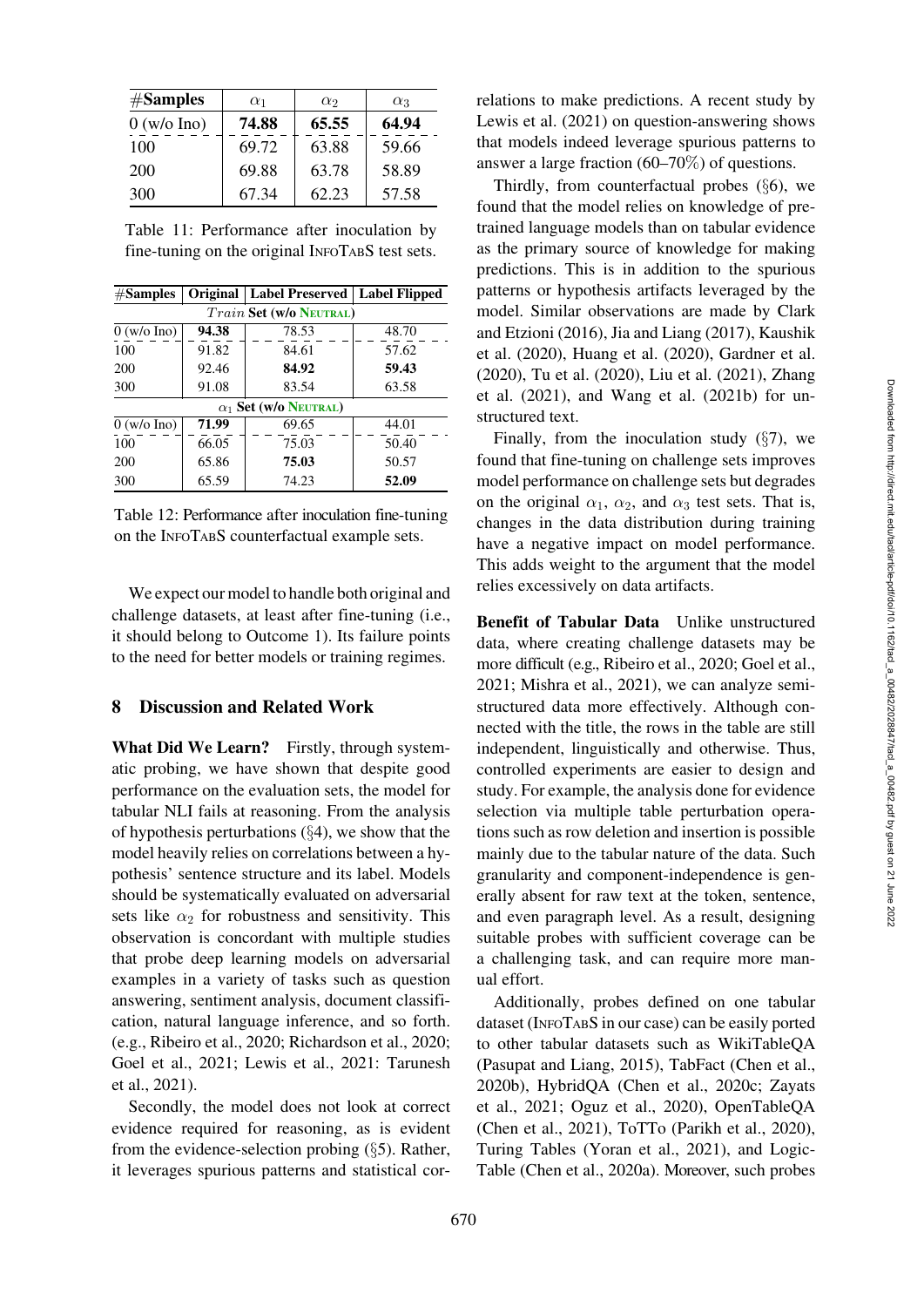can be used to better understand the behavior of various tabular reasoning models (e.g., [Muller](#page-15-8) ¨ [et al.,](#page-15-8) [2021;](#page-15-9) [Herzig et al.](#page-14-4), [2020](#page-14-4); [Yin et al.](#page-17-0), [2020](#page-17-0); [Iida et al.](#page-14-5), [2021;](#page-14-5) [Pramanick and Bhattacharya,](#page-16-7) [2021;](#page-16-7) [Glass et al.](#page-14-6), [2021;](#page-14-6) and others).

Interpretability for NLI Models For classification tasks such as NLI, correct predictions do not always mean that the underlying model is employing correct reasoning. More work is needed to make models interpretable, either through explanations or by pointing to the evidence that is used for predictions (e.g., [Feng et al., 2018;](#page-13-11) [Serrano and](#page-17-13) [Smith,](#page-17-13) [2019;](#page-17-14) [Jain and Wallace, 2019;](#page-15-10) [Wiegreffe](#page-17-15) [and Pinter,](#page-17-15) [2019](#page-17-16); [DeYoung et al., 2020;](#page-13-12) [Paranjape](#page-16-8) [et al.,](#page-16-8) [2020;](#page-16-9) [Hewitt and Liang, 2019;](#page-14-7) [Richardson](#page-17-17) [and Sabharwal,](#page-17-17) [2020](#page-17-18); [Niven and Kao, 2019](#page-16-2); [Ravichander et al., 2021\)](#page-16-10). Many recent shared tasks on reasoning over semi-structured tabular data (such as SemEval 2021 Task 9 [\[Wang et al.,](#page-17-1) [2021a\]](#page-17-1) and FEVEROUS [\[Aly et al., 2021\]](#page-12-2)) have highlighted the importance of, and the challenges associated with, evidence extraction for claim verification.

Finally, NLI models should be tested on multiple test sets in adversarial settings (e.g., [Ribeiro](#page-16-11) [et al.,](#page-16-11) [2016,](#page-16-12) [2018a](#page-16-13)[,b;](#page-17-19) [Alzantot et al., 2018;](#page-12-4) [Iyyer](#page-14-8) [et al.,](#page-14-8) [2018;](#page-14-9) [Glockner et al.](#page-14-10), [2018;](#page-14-10) [Naik et al.,](#page-15-11) [2018](#page-15-11); [McCoy et al., 2019](#page-15-12); [Nie et al.](#page-16-14), [2019](#page-16-14); [Liu et al.](#page-15-1), [2019a](#page-15-1)) focusing on particular properties or aspects of reasoning, such as perturbed premises for evidence selection, zero-shot transfer  $(\alpha_3)$ , counterfactual premises or alternate facts, and contrasting hypotheses via perturbation  $(\alpha_2)$ . Such behavioral probing by evaluating on multiple test-only benchmarks and controlled probes is essential to better understand both the abilities and the weaknesses of pre-trained language models.

# <span id="page-12-1"></span>9 Conclusion

This paper presented a targeted probing study to highlight the limitations of tabular inference models using a case study on a tabular NLI task on INFOTABS. Our findings show that despite good performance on standard splits, a RoBERTa-based tabular NLI model, fine-tuned on the existing pre-trained language model, fails to select the correct evidence, makes incorrect predictions on adversarial hypotheses, and is not grounded in provided evidence–counterfactual or otherwise. We expect that insights from the study can help in designing rationale selection techniques based on

structural constraints for tabular inference and other tasks. While inoculation experiments showed partial success, diverse data augmentation may help mitigate challenges. However, annotation of such data can be expensive. It may also be possible to train models to satisfy domain-based constraints (e.g., [Li et al.](#page-15-13), [2020](#page-15-13)) to improve model robustness. Finally, probing techniques described here may be adapted to other NLP tasks involving tables such as tabular question answering and tabular text generation.

# Acknowledgments

We thank the reviewing team for their valuable feedback. This work is partially supported by NSF grants #1801446 and #1822877.

# References

- <span id="page-12-2"></span>Rami Aly, Zhijiang Guo, Michael Sejr Schlichtkrull, James Thorne, Andreas Vlachos, Christos Christodoulopoulos, Oana Cocarascu, and Arpit Mittal. 2021. The fact extraction and VERification over unstructured and structured information (FEVEROUS) shared task. In *Proceedings of the Fourth Workshop on Fact Extraction and VERification (FEVER)*, pages 1–13, Dominican Republic. Association for Computational Linguistics. [https://doi.org/10](https://doi.org/10.18653/v1/2021.fever-1.1) [.18653/v1/2021.fever-1.1](https://doi.org/10.18653/v1/2021.fever-1.1)
- <span id="page-12-4"></span>Moustafa Alzantot, Yash Sharma, Ahmed Elgohary, Bo-Jhang Ho, Mani Srivastava, and Kai-Wei Chang. 2018. Generating natural language adversarial examples. In *Proceedings of the 2018 Conference on Empirical Methods in Natural Language Processing*, pages 2890–2896, Brussels, Belgium. Association for Computational Linguistics. [https://doi.org/10](https://doi.org/10.18653/v1/D18-1316) [.18653/v1/D18-1316](https://doi.org/10.18653/v1/D18-1316)
- <span id="page-12-0"></span>Samuel R. Bowman, Gabor Angeli, Christopher Potts, and Christopher D. Manning. 2015. A large annotated corpus for learning natural language inference. In *Proceedings of the 2015 Conference on Empirical Methods in Natural Language Processing*, pages 632–642, Lisbon, Portugal. Association for Computational Linguistics. [https://doi.org/10.18653/v1](https://doi.org/10.18653/v1/D15-1075) [/D15-1075](https://doi.org/10.18653/v1/D15-1075)
- <span id="page-12-3"></span>Wenhu Chen, Ming-Wei Chang, Eva Schlinger, William Yang Wang, and William W. Cohen.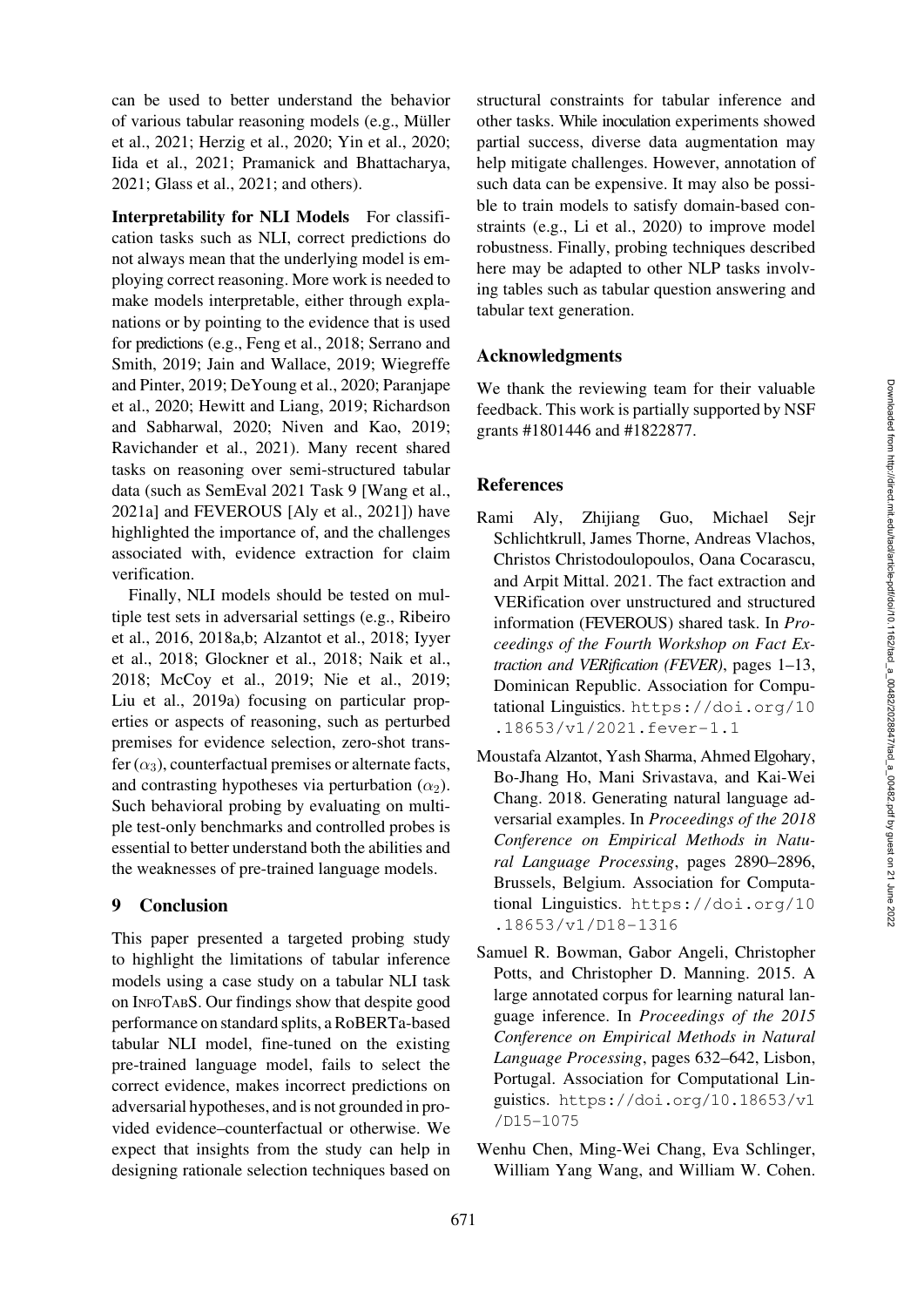2021. Open question answering over tables and text. In *International Conference on Learning Representations*.

- <span id="page-13-10"></span>Wenhu Chen, Jianshu Chen, Yu Su, Zhiyu Chen, and William Yang Wang. 2020a. Logical natural language generation from open-domain tables. In *Proceedings of the 58th Annual Meeting of the Association for Computational Linguistics*, pages 7929–7942, Online. Association for Computational Linguistics. [https://doi](https://doi.org/10.18653/v1/2020.acl-main.708) [.org/10.18653/v1/2020.acl-main.708](https://doi.org/10.18653/v1/2020.acl-main.708)
- <span id="page-13-0"></span>Wenhu Chen, Hongmin Wang, Jianshu Chen, Yunkai Zhang, Hong Wang, Shiyang Li, Xiyou Zhou, and William Yang Wang. 2020b. Tabfact: A large-scale dataset for table-based fact verification. In *International Conference on Learning Representations*.
- <span id="page-13-9"></span>Wenhu Chen, Hanwen Zha, Zhiyu Chen, Wenhan Xiong, Hong Wang, and William Yang Wang. 2020c. HybridQA: A dataset of multi-hop question answering over tabular and textual data. In *Findings of the Association for Computational Linguistics: EMNLP 2020*, pages 1026–1036, Online. Association for Computational Linguistics. [https://doi.org/10.18653](https://doi.org/10.18653/v1/2020.findings-emnlp.91) [/v1/2020.findings-emnlp.91](https://doi.org/10.18653/v1/2020.findings-emnlp.91)
- <span id="page-13-8"></span><span id="page-13-7"></span>Peter Clark and Oren Etzioni. 2016. My computer is an honor student—but how intelligent is it? Standardized tests as a measure of AI. *AI Magazine*, 37(1):5–12. [https://doi.org](https://doi.org/10.1609/aimag.v37i1.2636) [/10.1609/aimag.v37i1.2636](https://doi.org/10.1609/aimag.v37i1.2636)
- <span id="page-13-1"></span>Ido Dagan, Dan Roth, Mark Sammons, and Fabio Massimo Zanzotto. 2013. Recognizing textual entailment: Models and applications. *Synthesis Lectures on Human Language Technologies*, 6(4):1–220. [https://doi.org/10.2200](https://doi.org/10.2200/S00509ED1V01Y201305HLT023) [/S00509ED1V01Y201305HLT023](https://doi.org/10.2200/S00509ED1V01Y201305HLT023)
- <span id="page-13-2"></span>Jacob Devlin, Ming-Wei Chang, Kenton Lee, and Kristina Toutanova. 2019. BERT: Pre-training of deep bidirectional transformers for language understanding. In *Proceedings of the 2019 Conference of the North American Chapter of the Association for Computational Linguistics: Human Language Technologies, Volume 1 (Long and Short Papers)*, pages 4171–4186, Minneapolis, Minnesota. Association for Computational Linguistics.
- <span id="page-13-12"></span>Jay DeYoung, Sarthak Jain, Nazneen Fatema Rajani, Eric Lehman, Caiming Xiong, Richard

Socher, and Byron C. Wallace. 2020. ERASER: A benchmark to evaluate rationalized NLP models. In *Proceedings of the 58th Annual Meeting of the Association for Computational Linguistics*, pages 4443–4458, Online. Association for Computational Linguistics. [https://doi.org](https://doi.org/10.18653/v1/2020.acl-main.408) [/10.18653/v1/2020.acl-main.408](https://doi.org/10.18653/v1/2020.acl-main.408)

- <span id="page-13-3"></span>Julian Eisenschlos, Syrine Krichene, and Thomas Müller. 2020. Understanding tables with intermediate pre-training. In *Findings of the Association for Computational Linguistics: EMNLP 2020*, pages 281–296, Online. Association for Computational Linguistics. [https://doi.org](https://doi.org/10.18653/v1/2020.findings-emnlp.27) [/10.18653/v1/2020.findings-emnlp.27](https://doi.org/10.18653/v1/2020.findings-emnlp.27)
- <span id="page-13-11"></span>Shi Feng, Eric Wallace, Alvin Grissom II, Mohit Iyyer, Pedro Rodriguez, and Jordan Boyd-Graber. 2018. Pathologies of neural models make interpretations difficult. In *Proceedings of the 2018 Conference on Empirical Methods in Natural Language Processing*, pages 3719–3728, Brussels, Belgium. Association for Computational Linguistics. [https://](https://doi.org/10.18653/v1/D18-1407) [doi.org/10.18653/v1/D18-1407](https://doi.org/10.18653/v1/D18-1407)
- <span id="page-13-5"></span><span id="page-13-4"></span>Matt Gardner, Yoav Artzi, Victoria Basmov, Jonathan Berant, Ben Bogin, Sihao Chen, Pradeep Dasigi, Dheeru Dua, Yanai Elazar, Ananth Gottumukkala, Nitish Gupta, Hannaneh Hajishirzi, Gabriel Ilharco, Daniel Khashabi, Kevin Lin, Jiangming Liu, Nelson F. Liu, Phoebe Mulcaire, Qiang Ning, Sameer Singh, Noah A. Smith, Sanjay Subramanian, Reut Tsarfaty, Eric Wallace, Ally Zhang, and Ben Zhou. 2020. Evaluating models' local decision boundaries via contrast sets. In *Findings of the Association for Computational Linguistics: EMNLP 2020*, pages 1307–1323, Online. Association for Computational Linguistics. [https://](https://doi.org/10.18653/v1/2020.findings-emnlp.117) [doi.org/10.18653/v1/2020.findings](https://doi.org/10.18653/v1/2020.findings-emnlp.117) [-emnlp.117](https://doi.org/10.18653/v1/2020.findings-emnlp.117)
- <span id="page-13-6"></span>Mor Geva, Yoav Goldberg, and Jonathan Berant. 2019. Are we modeling the task or the annotator? an investigation of annotator bias in natural language understanding datasets. In *Proceedings of the 2019 Conference on Empirical Methods in Natural Language Processing and the 9th International Joint Conference on Natural Language Processing (EMNLP-IJCNLP)*, pages 1161–1166, Hong Kong, China. Association for Computational Linguistics. [https://](https://doi.org/10.18653/v1/D19-1107) [doi.org/10.18653/v1/D19-1107](https://doi.org/10.18653/v1/D19-1107)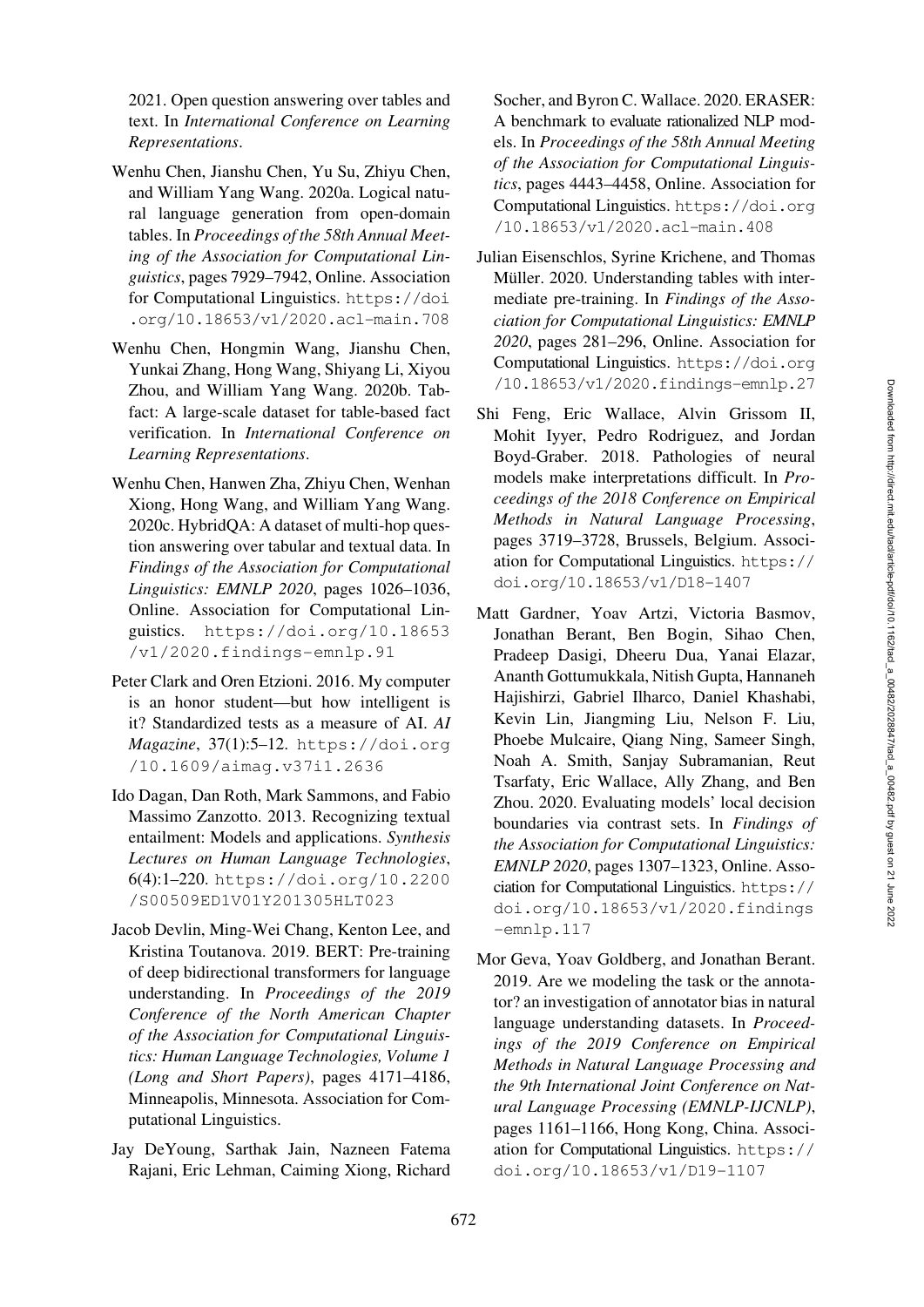- <span id="page-14-6"></span>Michael Glass, Mustafa Canim, Alfio Gliozzo, Saneem Chemmengath, Vishwajeet Kumar, Rishav Chakravarti, Avi Sil, Feifei Pan, Samarth Bharadwaj, and Nicolas Rodolfo Fauceglia. 2021. Capturing row and column semantics in transformer based question answering over tables. In *Proceedings of the 2021 Conference of the North American Chapter of the Association for Computational Linguistics: Human Language Technologies*, pages 1212–1224, Online. Association for Computational Linguistics. [https://doi.org/10.18653](https://doi.org/10.18653/v1/2021.naacl-main.96) [/v1/2021.naacl-main.96](https://doi.org/10.18653/v1/2021.naacl-main.96)
- <span id="page-14-10"></span>Max Glockner, Vered Shwartz, and Yoav Goldberg. 2018. Breaking NLI systems with sentences that require simple lexical inferences. In *Proceedings of the 56th Annual Meeting of the Association for Computational Linguistics (Volume 2: Short Papers)*, pages 650–655, Melbourne, Australia. Association for Computational Linguistics. [https://doi.org/10](https://doi.org/10.18653/v1/P18-2103) [.18653/v1/P18-2103](https://doi.org/10.18653/v1/P18-2103)
- <span id="page-14-2"></span>Karan Goel, Nazneen Fatema Rajani, Jesse Vig, Zachary Taschdjian, Mohit Bansal, and Christopher Ré. 2021. Robustness gym: Unifying the NLP evaluation landscape. In *Proceedings of the 2021 Conference of the North American Chapter of the Association for Computational Linguistics: Human Language Technologies: Demonstrations*, pages 42–55, Online. Association for Computational Linguistics. [https://doi.org/10.18653](https://doi.org/10.18653/v1/2021.naacl-demos.6) [/v1/2021.naacl-demos.6](https://doi.org/10.18653/v1/2021.naacl-demos.6)
- <span id="page-14-0"></span>Vivek Gupta, Maitrey Mehta, Pegah Nokhiz, and Vivek Srikumar. 2020. INFOTABS: Inference on tables as semi-structured data. In *Proceedings of the 58th Annual Meeting of the Association for Computational Linguistics*, pages 2309–2324, Online. Association for Computational Linguistics. [https://doi.org](https://doi.org/10.18653/v1/2020.acl-main.210) [/10.18653/v1/2020.acl-main.210](https://doi.org/10.18653/v1/2020.acl-main.210)
- <span id="page-14-1"></span>Suchin Gururangan, Swabha Swayamdipta, Omer Levy, Roy Schwartz, Samuel Bowman, and Noah A. Smith. 2018. Annotation artifacts in natural language inference data. In *Proceedings of the 2018 Conference of the North American Chapter of the Association for Computational Linguistics: Human Language Technologies, Volume 2 (Short Papers)*, pages 107–112, New

Orleans, Louisiana. Association for Computational Linguistics. [https://doi.org/10](https://doi.org/10.18653/v1/N18-2017) [.18653/v1/N18-2017](https://doi.org/10.18653/v1/N18-2017)

- <span id="page-14-4"></span>Jonathan Herzig, Pawel Krzysztof Nowak, Thomas Müller, Francesco Piccinno, and Julian Eisenschlos. 2020. TaPas: Weakly supervised table parsing via pre-training. In *Proceedings of the 58th Annual Meeting of the Association for Computational Linguistics*, pages 4320–4333, Online. Association for Computational Linguistics. [https://doi.org/10.18653/v1](https://doi.org/10.18653/v1/2020.acl-main.398) [/2020.acl-main.398](https://doi.org/10.18653/v1/2020.acl-main.398)
- <span id="page-14-7"></span>John Hewitt and Percy Liang. 2019. Designing and interpreting probes with control tasks. In *Proceedings of the 2019 Conference on Empirical Methods in Natural Language Processing and the 9th International Joint Conference on Natural Language Processing (EMNLP-IJCNLP)*, pages 2733–2743, Hong Kong, China. Association for Computational Linguistics. [https://](https://doi.org/10.18653/v1/D19-1275) [doi.org/10.18653/v1/D19-1275](https://doi.org/10.18653/v1/D19-1275)
- <span id="page-14-3"></span>William Huang, Haokun Liu, and Samuel R. Bowman. 2020. Counterfactually-augmented SNLI training data does not yield better generalization than unaugmented data. In *Proceedings of the First Workshop on Insights from Negative Results in NLP*, pages 82–87, Online. Association for Computational Linguistics. [https://doi.org/10.18653/v1/2020](https://doi.org/10.18653/v1/2020.insights-1.13) [.insights-1.13](https://doi.org/10.18653/v1/2020.insights-1.13)
- <span id="page-14-5"></span>Hiroshi Iida, Dung Thai, Varun Manjunatha, and Mohit Iyyer. 2021. TABBIE: Pretrained representations of tabular data. In *Proceedings of the 2021 Conference of the North American Chapter of the Association for Computational Linguistics: Human Language Technologies*, pages 3446–3456, Online. Association for Computational Linguistics. [https://doi.org](https://doi.org/10.18653/v1/2021.naacl-main.270) [/10.18653/v1/2021.naacl-main.270](https://doi.org/10.18653/v1/2021.naacl-main.270)
- <span id="page-14-9"></span><span id="page-14-8"></span>Mohit Iyyer, John Wieting, Kevin Gimpel, and Luke Zettlemoyer. 2018 Adversarial example generation with syntactically controlled paraphrase networks. In *Proceedings of the 2018 Conference of the North American Chapter of the Association for Computational Linguistics: Human Language Technologies, Volume 1 (Long Papers)*, pages 1875–1885, New Orleans, Louisiana. Association for Computational Linguistics. [https://doi.org/10.18653](https://doi.org/10.18653/v1/N18-1170) [/v1/N18-1170](https://doi.org/10.18653/v1/N18-1170)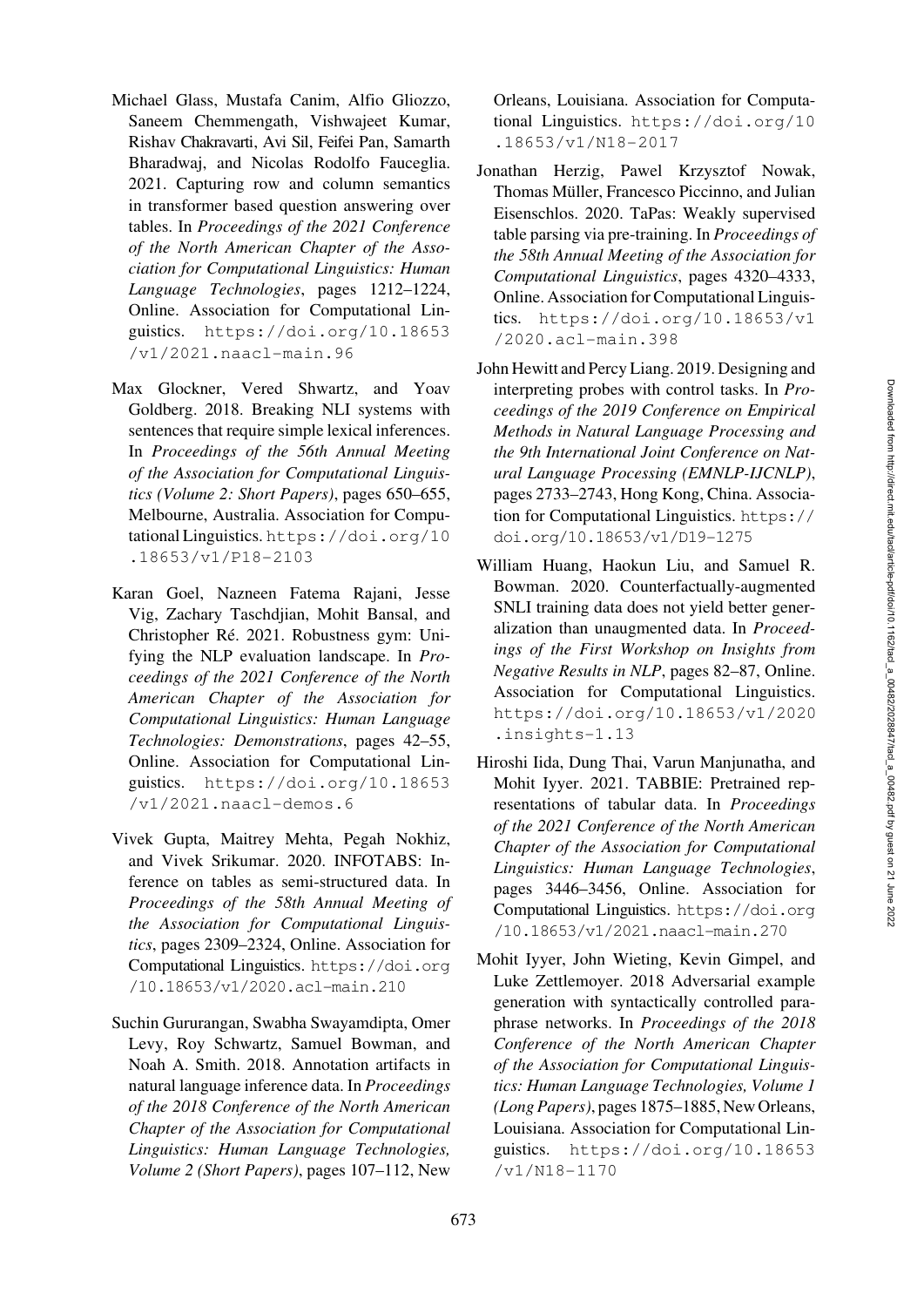- <span id="page-15-10"></span>Sarthak Jain and Byron C. Wallace. 2019. Attention is not explanation. In *Proceedings of the 2019 Conference of the North American Chapter of the Association for Computational Linguistics: Human Language Technologies, Volume 1 (Long and Short Papers)*, pages 3543–3556, Minneapolis, Minnesota. Association for Computational Linguistics.
- <span id="page-15-3"></span>Robin Jia and Percy Liang. 2017. Adversarial examples for evaluating reading comprehension systems. In *Proceedings of the 2017 Conference on Empirical Methods in Natural Language Processing*, pages 2021–2031, Copenhagen, Denmark. Association for Computational Linguistics. [https://doi.org/10.18653](https://doi.org/10.18653/v1/D17-1215) [/v1/D17-1215](https://doi.org/10.18653/v1/D17-1215)
- <span id="page-15-5"></span><span id="page-15-4"></span>Divyansh Kaushik, Eduard Hovy, and Zachary Lipton. 2020. Learning the difference that makes a difference with counterfactually-augmented data. In *International Conference on Learning Representations*.
- <span id="page-15-2"></span>Patrick Lewis, Pontus Stenetorp, and Sebastian Riedel. 2021. Question and answer test-train overlap in open-domain question answering datasets. In *Proceedings of the 16th Conference of the European Chapter of the Association for Computational Linguistics: Main Volume*, pages 1000–1008, Online. Association for Computational Linguistics. [https://doi.org](https://doi.org/10.18653/v1/2021.eacl-main.86) [/10.18653/v1/2021.eacl-main.86](https://doi.org/10.18653/v1/2021.eacl-main.86)
- <span id="page-15-13"></span>Tao Li, Parth Anand Jawale, Martha Palmer, and Vivek Srikumar. 2020. Structured tuning for semantic role labeling. In *Proceedings of the 58th Annual Meeting of the Association for Computational Linguistics*, pages 8402–8412, Online. Association for Computational Linguistics. [https://doi.org/10.18653/v1](https://doi.org/10.18653/v1/2020.acl-main.744) [/2020.acl-main.744](https://doi.org/10.18653/v1/2020.acl-main.744)
- <span id="page-15-1"></span>Nelson F. Liu, Roy Schwartz, and Noah A. Smith. 2019a. Inoculation by fine-tuning: A method for analyzing challenge datasets. In *Proceedings of the 2019 Conference of the North American Chapter of the Association for Computational Linguistics: Human Language Technologies, Volume 1 (Long and Short Papers)*, pages 2171–2179, Minneapolis, Minnesota. Association for Computational Linguistics.
- <span id="page-15-0"></span>Yinhan Liu, Myle Ott, Naman Goyal, Jingfei Du, Mandar Joshi, Danqi Chen, Omer Levy, Mike Lewis, Luke Zettlemoyer, and Veselin

Stoyanov. 2019b. RoBERTa: A robustly optimized BERT pretraining approach. *arXiv preprint arXiv:1907.11692. Version 1*.

- <span id="page-15-6"></span>Zeyu Liu, Yizhong Wang, Jungo Kasai, Hannaneh Hajishirzi, and Noah A. Smith. 2021. Probing across time: What does RoBERTa know and when? In *Findings of the Association for Computational Linguistics: EMNLP 2021*, pages 820–842, Punta Cana, Dominican Republic. Association for Computational Linguistics. [https://doi.org/10.18653/v1/2021](https://doi.org/10.18653/v1/2021.findings-emnlp.71) [.findings-emnlp.71](https://doi.org/10.18653/v1/2021.findings-emnlp.71)
- <span id="page-15-12"></span>Tom McCoy, Ellie Pavlick, and Tal Linzen. 2019. Right for the wrong reasons: Diagnosing syntactic heuristics in natural language inference. In *Proceedings of the 57th Annual Meeting of the Association for Computational Linguistics*, pages 3428–3448, Florence, Italy. Association for Computational Linguistics. [https://doi](https://doi.org/10.18653/v1/P19-1334) [.org/10.18653/v1/P19-1334](https://doi.org/10.18653/v1/P19-1334)
- <span id="page-15-7"></span>Anshuman Mishra, Dhruvesh Patel, Aparna Vijayakumar, Xiang Lorraine Li, Pavan Kapanipathi, and Kartik Talamadupula. 2021. Looking beyond sentence-level natural language inference for question answering and text summarization. In *Proceedings of the 2021 Conference of the North American Chapter of the Association for Computational Linguistics: Human Language Technologies*, pages 1322–1336, Online. Association for Computational Linguistics. [https://doi.org/10.18653/v1](https://doi.org/10.18653/v1/2021.naacl-main.104) [/2021.naacl-main.104](https://doi.org/10.18653/v1/2021.naacl-main.104)
- <span id="page-15-9"></span><span id="page-15-8"></span>Thomas Müller, Julian Eisenschlos, and Syrine Krichene. 2021. TAPAS at SemEval-2021 task 9: Reasoning over tables with intermediate pre-training. In *Proceedings of the 15th International Workshop on Semantic Evaluation (SemEval-2021)*, pages 423–430, Online. Association for Computational Linguistics. [https://doi.org/10.18653/v1/2021](https://doi.org/10.18653/v1/2021.semeval-1.51) [.semeval-1.51](https://doi.org/10.18653/v1/2021.semeval-1.51)
- <span id="page-15-11"></span>Aakanksha Naik, Abhilasha Ravichander, Norman Sadeh, Carolyn Rose, and Graham Neubig. 2018. Stress test evaluation for natural language inference. In *Proceedings of the 27th International Conference on Computational Linguistics*, pages 2340–2353, Santa Fe, New Mexico, USA. Association for Computational Linguistics.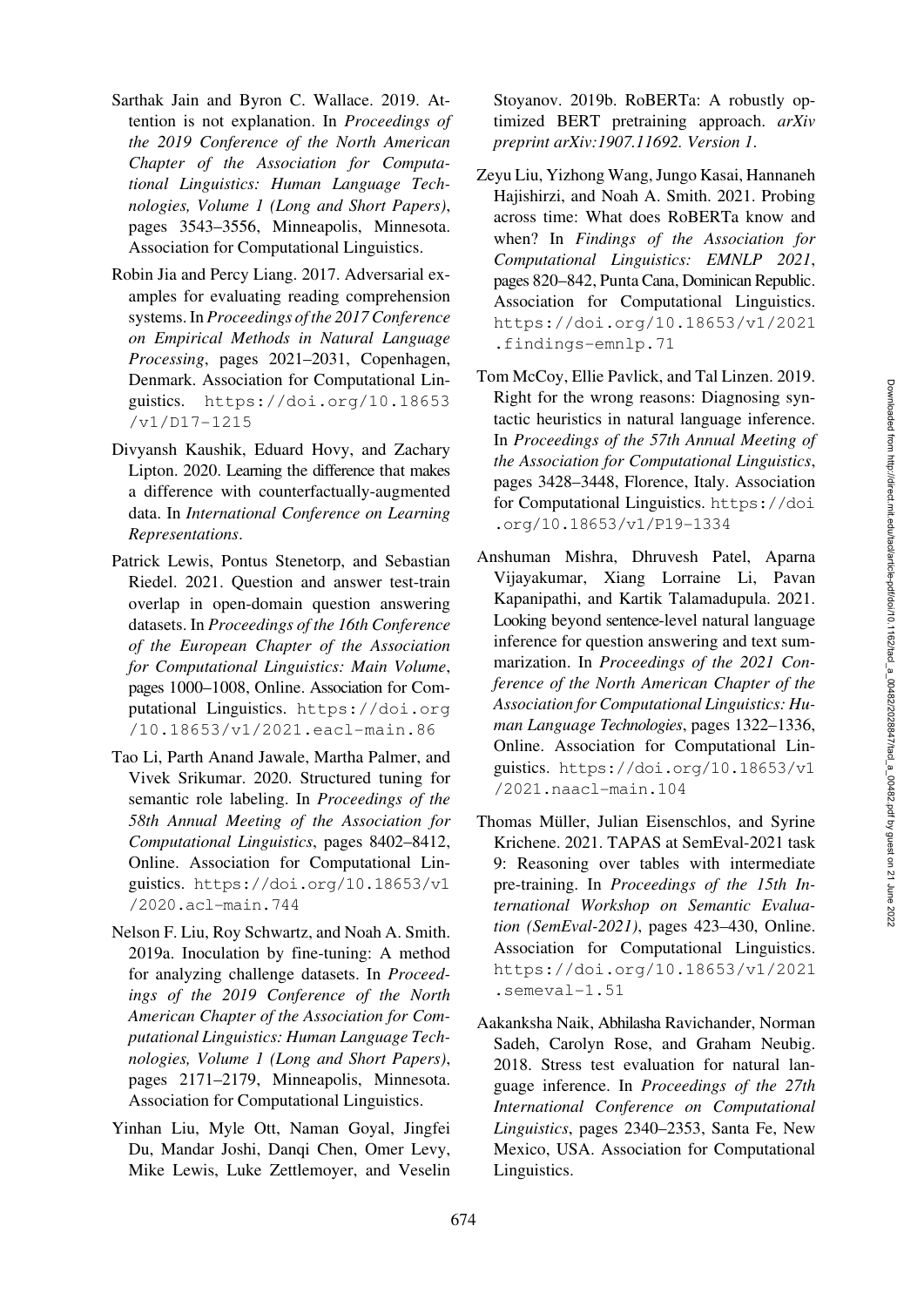- <span id="page-16-3"></span>J. Neeraja, Vivek Gupta, and Vivek Srikumar. 2021. Incorporating external knowledge to enhance tabular reasoning. In *Proceedings of the 2021 Conference of the North American Chapter of the Association for Computational Linguistics: Human Language Technologies*, pages 2799–2809, Online. Association for Computational Linguistics. [https://doi.org](https://doi.org/10.18653/v1/2021.naacl-main.224) [/10.18653/v1/2021.naacl-main.224](https://doi.org/10.18653/v1/2021.naacl-main.224)
- <span id="page-16-14"></span>Yixin Nie, Yicheng Wang, and Mohit Bansal. 2019. Analyzing compositionalitysensitivity of NLI models. *Proceedings of the AAAI Conference on Artificial Intelligence*, 33(01):6867–6874. [https://doi.org/10](https://doi.org/10.1609/aaai.v33i01.33016867) [.1609/aaai.v33i01.33016867](https://doi.org/10.1609/aaai.v33i01.33016867)
- <span id="page-16-2"></span><span id="page-16-1"></span>Timothy Niven and Hung-Yu Kao. 2019. Probing neural network comprehension of natural language arguments. In *Proceedings of the 57th Annual Meeting of the Association for Computational Linguistics*, pages 4658–4664, Florence, Italy. Association for Computational Linguistics. [https://doi.org/10.18653](https://doi.org/10.18653/v1/P19-1459) [/v1/P19-1459](https://doi.org/10.18653/v1/P19-1459)
- <span id="page-16-5"></span>Barlas Oguz, Xilun Chen, Vladimir Karpukhin, Stan Peshterliev, Dmytro Okhonko, Michael Schlichtkrull, Sonal Gupta, Yashar Mehdad, and Scott Yih. 2020. Unified open-domain question answering with structured and unstructured knowledge. *arXiv preprint arXiv: 2012.14610, Version 2*.
- <span id="page-16-9"></span><span id="page-16-8"></span>Bhargavi Paranjape, Mandar Joshi, John Thickstun, Hannaneh Hajishirzi, and Luke Zettlemoyer. 2020. An information bottleneck approach for controlling conciseness in rationale extraction. In *Proceedings of the 2020 Conference on Empirical Methods in Natural Language Processing (EMNLP)*, pages 1938–1952, Online. Association for Computational Linguistics. [https://doi.org/10.18653/v1](https://doi.org/10.18653/v1/2020.emnlp-main.153) [/2020.emnlp-main.153](https://doi.org/10.18653/v1/2020.emnlp-main.153)
- <span id="page-16-6"></span>Ankur Parikh, Xuezhi Wang, Sebastian Gehrmann, Manaal Faruqui, Bhuwan Dhingra, Diyi Yang, and Dipanjan Das. 2020. ToTTo: A controlled table-to-text generation dataset. In *Proceedings of the 2020 Conference on Empirical Methods in Natural Language Processing (EMNLP)*, pages 1173–1186, Online. Association for Computational Linguistics. [https://doi.org/10.18653/v1](https://doi.org/10.18653/v1/2020.emnlp-main.89) [/2020.emnlp-main.89](https://doi.org/10.18653/v1/2020.emnlp-main.89)
- <span id="page-16-4"></span>Panupong Pasupat and Percy Liang. 2015. Compositional semantic parsing on semi-structured tables. In *Proceedings of the 53rd Annual Meeting of the Association for Computational Linguistics and the 7th International Joint Conference on Natural Language Processing (Volume 1: Long Papers)*, pages 1470–1480, Beijing, China. Association for Computational Linguistics. [https://doi.org/10.3115](https://doi.org/10.3115/v1/P15-1142) [/v1/P15-1142](https://doi.org/10.3115/v1/P15-1142)
- <span id="page-16-0"></span>Adam Poliak, Jason Naradowsky, Aparajita Haldar, Rachel Rudinger, and Benjamin Van Durme. 2018. Hypothesis only baselines in natural language inference. In *Proceedings of the Seventh Joint Conference on Lexical and Computational Semantics*, pages 180–191, New Orleans, Louisiana. Association for Computational Linguistics. [https://doi.org/10](https://doi.org/10.18653/v1/S18-2023) [.18653/v1/S18-2023](https://doi.org/10.18653/v1/S18-2023)
- <span id="page-16-7"></span>Aniket Pramanick and Indrajit Bhattacharya. 2021. Joint learning of representations for webtables, entities and types using graph convolutional network. In *Proceedings of the 16th Conference of the European Chapter of the Association for Computational Linguistics: Main Volume*, pages 1197–1206, Online. Association for Computational Linguistics. [https://doi.org/10.18653/v1/2021](https://doi.org/10.18653/v1/2021.eacl-main.102) [.eacl-main.102](https://doi.org/10.18653/v1/2021.eacl-main.102)
- <span id="page-16-10"></span>Abhilasha Ravichander, Yonatan Belinkov, and Eduard Hovy. 2021. Probing the probing paradigm: Does probing accuracy entail task relevance? In *Proceedings of the 16th Conference of the European Chapter of the Association for Computational Linguistics: Main Volume*, pages 3363–3377, Online. Association for Computational Linguistics. [https://doi](https://doi.org/10.18653/v1/2021.eacl-main.295) [.org/10.18653/v1/2021.eacl-main.295](https://doi.org/10.18653/v1/2021.eacl-main.295)
- <span id="page-16-12"></span><span id="page-16-11"></span>Marco Tulio Ribeiro, Sameer Singh, and Carlos Guestrin. 2016. "why should i trust you?": Explaining the predictions of any classifier. In *Proceedings of the 22nd ACM SIGKDD International Conference on Knowledge Discovery and Data Mining*, KDD '16, pages 1135–1144, New York, NY, USA. Association for Computing Machinery. [https://doi.org/10](https://doi.org/10.1145/2939672.2939778) [.1145/2939672.2939778](https://doi.org/10.1145/2939672.2939778)
- <span id="page-16-13"></span>Marco Tulio Ribeiro, Sameer Singh, and Carlos Guestrin. 2018a. Anchors: High-precision model-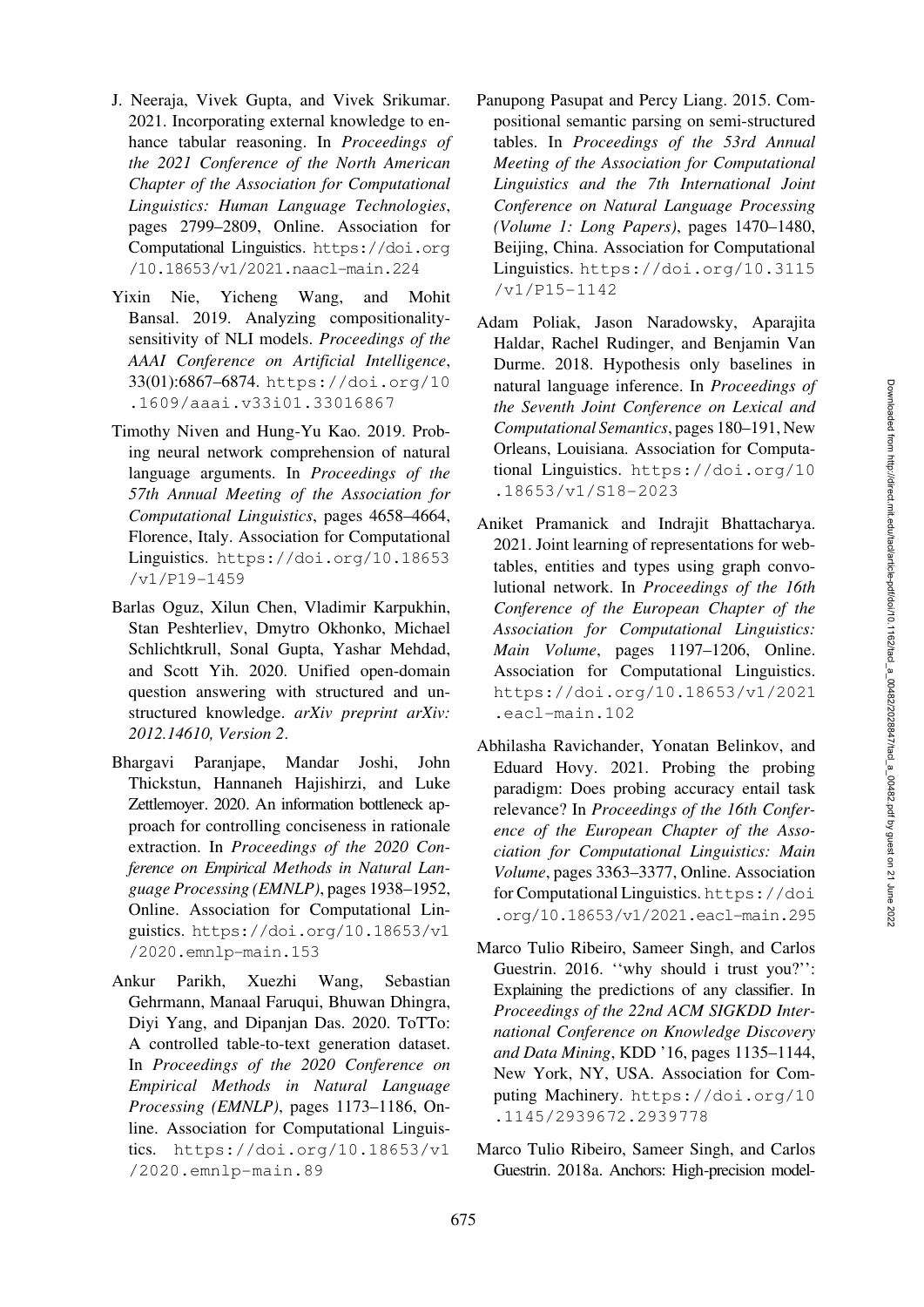agnostic explanations. *Proceedings of the AAAI Conference on Artificial Intelligence*, 32(1).

- Marco Tulio Ribeiro, Sameer Singh, and Carlos Guestrin. 2018b. Semantically equivalent adversarial rules for debugging NLP models. In *Proceedings of the 56th Annual Meeting of the Association for Computational Linguistics (Volume 1: Long Papers)*, pages 856–865, Melbourne, Australia. Association for Computational Linguistics. [https://doi.org](https://doi.org/10.18653/v1/P18-1079) [/10.18653/v1/P18-1079](https://doi.org/10.18653/v1/P18-1079)
- <span id="page-17-2"></span>Marco Tulio Ribeiro, Tongshuang Wu, Carlos Guestrin, and Sameer Singh. 2020. Beyond accuracy: Behavioral testing of NLP models with CheckList. In *Proceedings of the 58th Annual Meeting of the Association for Computational Linguistics*, pages 4902–4912, Online. Association for Computational Linguistics. [https://doi.org/10.18653/v1/2020](https://doi.org/10.18653/v1/2020.acl-main.442) [.acl-main.442](https://doi.org/10.18653/v1/2020.acl-main.442)
- <span id="page-17-3"></span>Kyle Richardson, Hai Hu, Lawrence Moss, and Ashish Sabharwal. 2020. Probing natural language inference models through semantic fragments. *Proceedings of the AAAI Conference on Artificial Intelligence*, 34(05):8713–8721. [https://doi.org/10.1609/aaai.v34i05](https://doi.org/10.1609/aaai.v34i05.6397) [.6397](https://doi.org/10.1609/aaai.v34i05.6397)
- <span id="page-17-18"></span><span id="page-17-17"></span>Kyle Richardson and Ashish Sabharwal. 2020. What does my QA model know? Devising controlled probes using expert knowledge. *Transactions of the Association for Computational Linguistics*, 8:572–588. [https://doi.org](https://doi.org/10.1162/tacl_a_00331) [/10.1162/tacl\\_a\\_00331](https://doi.org/10.1162/tacl_a_00331)
- <span id="page-17-14"></span><span id="page-17-13"></span>Sofia Serrano and Noah A. Smith. 2019. Is attention interpretable? In *Proceedings of the 57th Annual Meeting of the Association for Computational Linguistics*, pages 2931–2951, Florence, Italy. Association for Computational Linguistics. [https://doi.org/10.18653](https://doi.org/10.18653/v1/P19-1282) [/v1/P19-1282](https://doi.org/10.18653/v1/P19-1282)
- <span id="page-17-5"></span><span id="page-17-4"></span>Ishan Tarunesh, Somak Aditya, and Monojit Choudhury. 2021. Trusting RoBERTa over BERT: Insights from checklisting the natural language inference task. *arXiv preprint arXiv: 2107.07229. Version 1*.
- <span id="page-17-6"></span>Lifu Tu, Garima Lalwani, Spandana Gella, and He He. 2020. An empirical study on robustness to spurious correlations using pre-trained

language models. *Transactions of the Association for Computational Linguistics*, 8:621–633. [https://doi.org/10.1162/tacl](https://doi.org/10.1162/tacl_a_00335) a 00335

- <span id="page-17-19"></span><span id="page-17-1"></span>Nancy Xin Ru Wang, Diwakar Mahajan, Marina Danilevsky, and Sara Rosenthal. 2021a. Semeval-2021 task 9: Fact verification and evidence finding for tabular data in scientific documents (sem-tab-facts). In *SemEval@ACL/ IJCNLP*, pages 317–326.
- <span id="page-17-9"></span>Siyuan Wang, Wanjun Zhong, Duyu Tang, Zhongyu Wei, Zhihao Fan, Daxin Jiang, Ming Zhou, and Nan Duan. 2021b. Logic-driven context extension and data augmentation for logical reasoning of text. *arXiv preprint arXiv: 2105.03659. Version 1*.
- <span id="page-17-16"></span><span id="page-17-15"></span>Sarah Wiegreffe and Yuval Pinter. 2019. Attention is not not explanation. In *Proceedings of the 2019 Conference on Empirical Methods in Natural Language Processing and the 9th International Joint Conference on Natural Language Processing (EMNLP-IJCNLP)*, pages 11–20, Hong Kong, China. Association for Computational Linguistics. [https://doi.org/10](https://doi.org/10.18653/v1/D19-1002) [.18653/v1/D19-1002](https://doi.org/10.18653/v1/D19-1002)
- <span id="page-17-0"></span>Pengcheng Yin, Graham Neubig, Wen-tau Yih, and Sebastian Riedel. 2020. TaBERT: Pretraining for joint understanding of textual and tabular data. In *Proceedings of the 58th Annual Meeting of the Association for Computational Linguistics*, pages 8413–8426, Online. Association for Computational Linguistics.
- <span id="page-17-12"></span>Ori Yoran, Alon Talmor, and Jonathan Berant. 2021. Turning tables: Generating examples from semi-structured tables for endowing language models with reasoning skills. *arXiv preprint arXiv:2107.07261. Version 1*.
- <span id="page-17-11"></span><span id="page-17-10"></span>Vicky Zayats, Kristina Toutanova, and Mari Ostendorf. 2021. Representations for question answering from documents with tables and text. In *Proceedings of the 16th Conference of the European Chapter of the Association for Computational Linguistics: Main Volume*, pages 2895–2906, Online. Association for Computational Linguistics. [https://doi](https://doi.org/10.18653/v1/2021.eacl-main.253) [.org/10.18653/v1/2021.eacl-main](https://doi.org/10.18653/v1/2021.eacl-main.253) [.253](https://doi.org/10.18653/v1/2021.eacl-main.253)
- <span id="page-17-8"></span><span id="page-17-7"></span>Chong Zhang, Jieyu Zhao, Huan Zhang, Kai-Wei Chang, and Cho-Jui Hsieh. 2021. Double perturbation: On the robustness of robustness and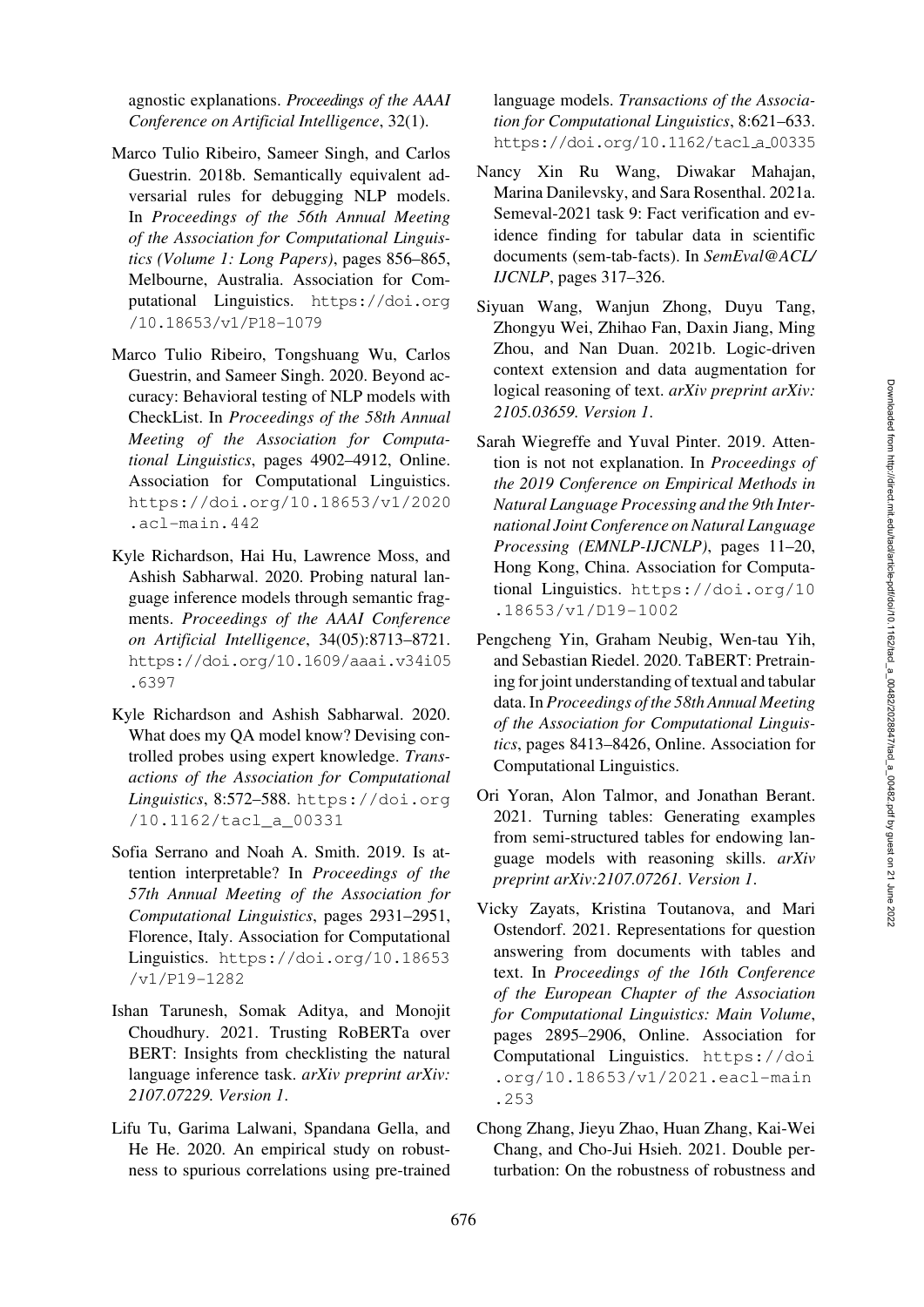counterfactual bias evaluation. In *Proceedings of the 2021 Conference of the North American Chapter of the Association for Computational Linguistics: Human Language Technologies*, pages 3899–3916, Online. Association for Computational Linguistics. [https://doi.org](https://doi.org/10.18653/v1/2021.naacl-main.305) [/10.18653/v1/2021.naacl-main.305](https://doi.org/10.18653/v1/2021.naacl-main.305)

# <span id="page-18-0"></span>Appendix

In Section [5.1,](#page-5-3) we defined four types of rowagnostic table modifications:(a) row deletion, (b) row insertion, (c) row-value update, and (d) row permutation and presented the first one there. We present details of the rest here along with the respective impact on the  $\alpha_1$ ,  $\alpha_2$ , and  $\alpha_3$  test sets.

Row Insertion. When we insert new information that does not contradict an existing table, $^{12}$ original predictions should be retained in almost all cases. Very rarely, NEUTRAL labels may change to ENTAIL or CONTRADICT. For example, adding the *Singles* row below to our running example table doesn't change labels for any hypothesis except the H4 label (see Figure [1\)](#page-1-2) changing to CONTRADICT with the additional information.

| <b>Singles</b> | The Logical Song; Breakfast in  |
|----------------|---------------------------------|
|                | America; Goodbye Stranger; Take |
|                | the Long Way Home               |

Figure [7](#page-18-2) shows the possible label changes after new row insertion as a directed labeled graph, and the results are summarized in Table [13.](#page-18-3) Note that all transitions from NEUTRAL are valid upon row insertion, although not all may be accurate.

Row Update. In case of row update, we only change a portion of a row value. Whole row value substitutions are examined separately as composite operations of deletion followed by insertion. Unlike a whole row update, changing only a portion of a row is non-trivial. We must ensure that the updated value is appropriate for the key in question and also avoid self-contradictions. To satisfy these constraints, we update a row with a value from a random table with the same key and only update values in multi-valued rows. A row update operation may have an effect on all labels.



<span id="page-18-2"></span>Figure 7: Changes in model predictions after new row insertion. (Notation similar to Figure [3\)](#page-6-0).

| Dataset           | $\alpha_1$ | $\alpha_2$ | $\alpha_3$ | Average |
|-------------------|------------|------------|------------|---------|
| ENTAIL            | 2.81       | 4.99       | 2.51       | 3.44    |
| <b>NEUTRAL</b>    |            |            |            |         |
| <b>CONTRADICT</b> | 6.77       | 6.54       | 6.35       | 6.55    |
| Average           | 3.19       | 3.84       | 2.95       |         |

<span id="page-18-3"></span>Table 13: Percentage of invalid transitions after new row insertion. For an ideal model, all these numbers should be zero.

Though feasible, we consider the transitions from CONTRADICT to ENTAIL to be prohibited. Unlike ENTAIL to CONTRADICT transitions, these transitions would be extremely rare as values are updated randomly, regardless of their semantics. For example, if we substitute *pop* in the multi-valued key *Genre* in our running example with another genre, the hypothesis H1 is likely to change to CONTRADICT.

Since we are updating a single value from a multi-valued key, the changes to the table are minimal and may not be perceived by the model. As a result, we should expect row updates to have lower impact on model predictions. This appears to be the case, as evidenced by the results in Figure [8,](#page-19-0) which show that the labels do not change drastically after update. The results in Figure [8](#page-19-0) are summarized in Table [14.](#page-19-1)

Row Permutation. By design of the premises, the order of their rows should have no effect on hypotheses labels. In other words, the labels should be invariant to row permutation. However, from Figure [9,](#page-19-2) it is evident that even a simple shuffling of rows, where no information has been tampered with, can have a notable effect on performance.

<span id="page-18-1"></span><sup>&</sup>lt;sup>12</sup>To ensure that the information added is not contradictory to existing rows, we only add rows with new keys instead of changing values for the existing keys.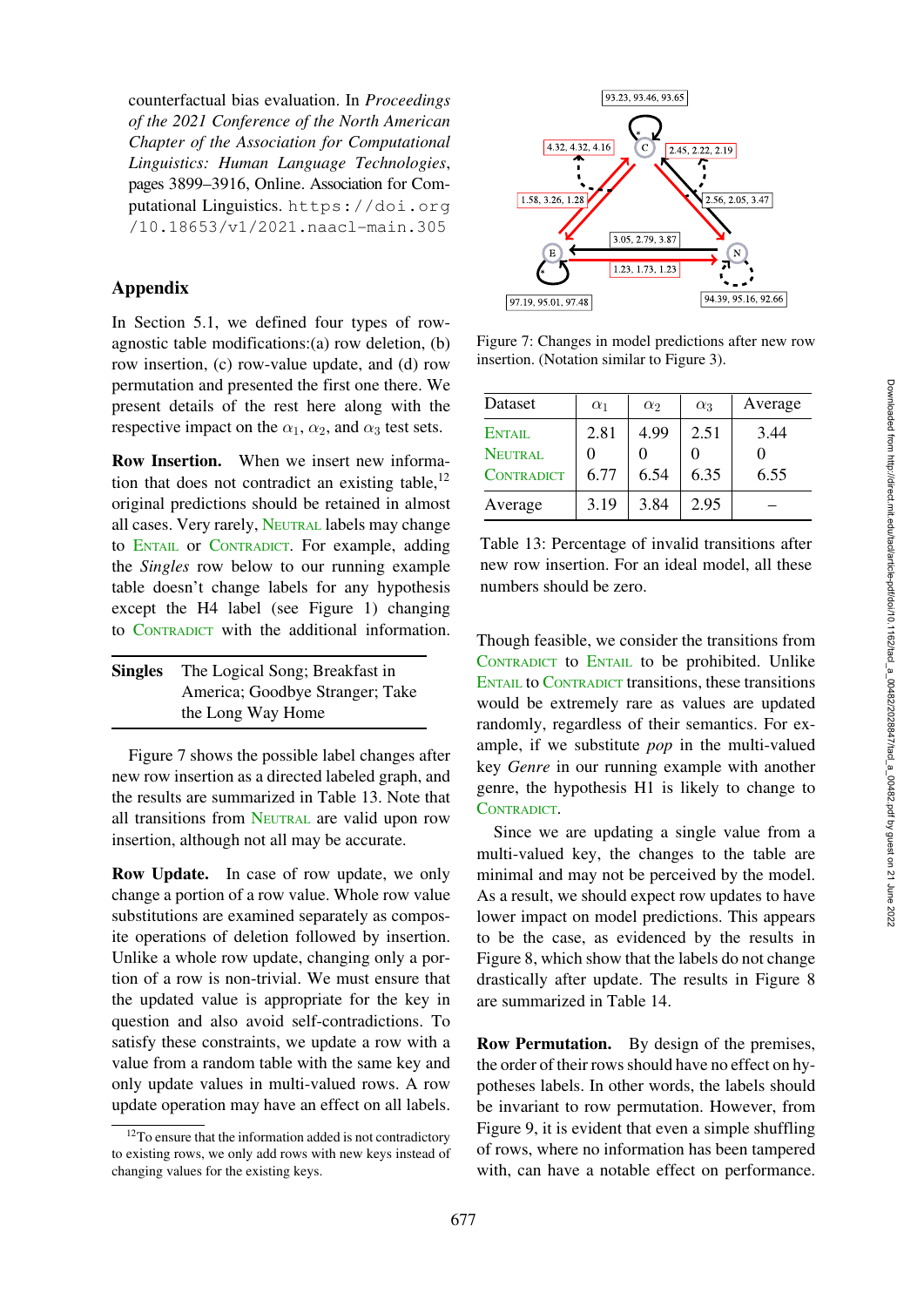

<span id="page-19-0"></span>Figure 8: Changes in model predictions after row value update. (Notation similar to Figure [3\)](#page-6-0).

| Dataset           | $\alpha_1$ | $\alpha_2$ | $\alpha_3$ | Average |
|-------------------|------------|------------|------------|---------|
| ENTAIL            | 0.08       | 0.22       | 0.12       | 0.14    |
| NEUTRAL           | 0.12       | 0.11       | 0.09       | 0.11    |
| <b>CONTRADICT</b> | 0.49       | 0.30       | 0.19       | 0.33    |
| Average           | 0.23       | 0.21       | 0.13       |         |

<span id="page-19-1"></span>Table 14: Percentage of invalid transitions after row value update. For an ideal model, all these numbers should be zero.



<span id="page-19-2"></span>Figure 9: Changes in model predictions after shuffling of table rows. (Notation similar to Figure [3.](#page-6-0))

This shows that the model is relying on row positions incorrectly, while the semantics of a table is order invariant. We summarize the combined invalid transitions from Figure [9](#page-19-2) in Table [15.](#page-19-3)

Irrelevant Row Deletion. Ideally, deletion of an irrelevant row should have no effect on a hypothesis label. The results in Figure [10](#page-19-4) and in Table [16](#page-19-5) show that even irrelevant rows have an effect on model predictions. This further illustrates that the seemingly accurate model predictions are not appropriately grounded on evidence.

| Dataset           | $\alpha_1$ | $\alpha_2$ | $\alpha_3$ | Average |
|-------------------|------------|------------|------------|---------|
| <b>ENTAIL</b>     | 9.25       | 12.2       | 14.6       | 12.02   |
| <b>NEUTRAL</b>    | 7.1        | 6.8        | 12.5       | 8.79    |
| <b>CONTRADICT</b> | 11.6       | 8.76       | 13.7       | 11.36   |
| Average           | 9.34       | 9.26       | 13.6       |         |

<span id="page-19-3"></span>Table 15: Percentage of invalid transitions after row permutations. For an ideal model, all these numbers should be zero.



Figure 10: Change in model predictions after deletion of an irrelevant row. (Notation similar to Figure [3.](#page-6-0))

<span id="page-19-4"></span>

| Dataset           | $\alpha_1$ | $\alpha_2$ | $\alpha_3$ | Average |
|-------------------|------------|------------|------------|---------|
| ENTAIL            | 5.14       | 6.97       | 6.09       | 6.07    |
| <b>NEUTRAL</b>    | 3.9        | 3.54       | 5.01       | 4.15    |
| <b>CONTRADICT</b> | 5.94       | 5.09       | 6.91       | 5.98    |
| Average           | 4.99       | 5.2        | 6.01       |         |

<span id="page-19-5"></span>Table 16: Percentage of invalid transitions after deletion of irrelevant rows. For an ideal model, all these numbers should be zero.

Composition of Perturbation Operations In addition to probing individual operations, we can also study their compositions. For example, we could delete a row, and insert a different row, and so on. The composition of these operations have interesting properties with respect to the allowed transitions. For example, when an operation is composed with itself (e.g., two deletions), the set of valid label changes is the same as for the operation. A particularly interesting composition is deletion followed by an insertion, since this can be viewed as a row update. In Figure [11,](#page-20-0) we show the transition graph for the composition operation of row deletion followed by insertion and the summary of the possible transitions is presented in Table [17.](#page-20-1)